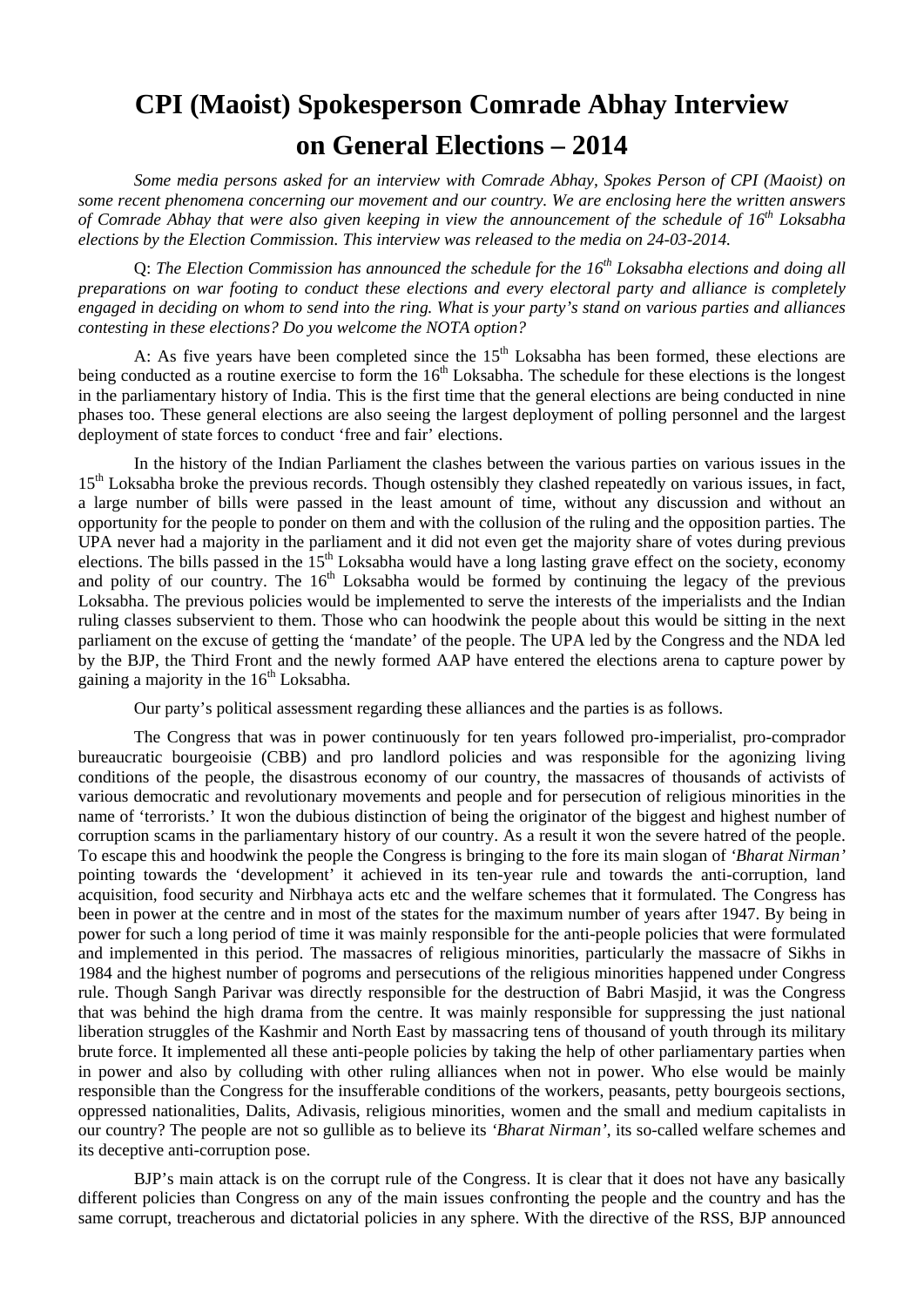the Hindu bigot and mass murderer Narendra Modi as its prime ministerial candidate. It is hiding its Hindu chauvinist agenda behind the 'Gujarat Vikas' model and is concentrating its entire machinery around Modi to capture power at the centre one more time. 'Gujarat Vikas' model means terrorizing the Muslim and Christian minorities, seizing their properties, chasing them away from their abodes or making them servile through massacres of Muslim religious minorities and subjecting them to innumerable atrocities along with atrocities on Christian religious minorities; making the entire state as the hub for the investments of MNCs, big bourgeoisie and opening doors to their endless exploitation and oppression. The Sangh Parivar and the BJP are aiming to establish this Hitlerite model in the guise of 'Vikas' in the entire country by coming to power in these elections. Congress came to power the previous two terms and won the severe wrath of the people. So the ruling classes and the US imperialists are openly supporting the candidature of Modi for the PM post as he would implement their agenda ruthlessly. Accordingly the corporate media is propagating Modi on a huge scale. Its attempt to win in the Delhi elections by bringing a religious divide through religious riots in Muzaffarnagar indicates only its fascist face. Rajnath Singh's statement a few days before the election dates were announced that he was apologizing to the Muslims 'if at any place any wrong was done to them' is nothing but a ploy to hide the massacre of Muslims carried on by Modi in Gujarat and gain their votes. But how would the Muslim and Christian religious minorities forget the massacres, discrimination, suppression and chauvinism that they suffered in the hands of the Sangh Parivar right from 1947 to the recent Muzaffarnagar killings? The pogrom and persecution of religious minorities in Gujarat under Modi met with unprecedented opposition and protest not only in Gujarat but all over our country. Even if they come to power, the Hindu fascists will have to face the countrywide active resistance of the Muslim and Christian minorities, revolutionary and democratic forces. This would be the foremost task of these forces then.

The Aam Aadmi Party (AAP) entered the electoral arena with the aim of benefiting from submerging the people in illusions about parliamentary democracy one more time. It is trying to catch the attention of the people with revolutionary rhetoric sheltered in ideological eclecticism consisting of Gandhian 'Ahimsa' and 'Swaraj', 'Socialist' politics of Jayaprakash Narain and 'direct participatory democracy' of the NGOs. The AAP that was born and brought up with a NGO background and on imperialist and NRI funds and support, is not going into the roots of this system and into the basic problems of the people and is resorting to Gandhian feats for solving people's problems. It does not have any solution for the basic problems of the oppressed classes, people and social sections. It is serving as a safety valve to divert the erupting people's anger into peaceful and parliamentary solutions and trying to cash in on it.

Despite Left Front's humiliating defeat in West Bengal and the failure of its experiments in alliance with the Congress in the name of supporting the so-called secular and anti-communal forces and the failure of the previous attempts to form a Third Front, the left parties led by CPI (M) are retaining ridiculous hopes of winning and took the main initiative for the formation of the Third Front once again. Thus the Third Front consisting of eleven parties that came together on the basis of being anti-Congress and anti-BJP came to the fore with much fanfare. As expected, it is still immersed in fist fights regarding sharing of seats. The agreement between the CPI (M) and the AIADMK in the Third Front became invalid even before the ink had dried on alliance signatures due to differences in seat-sharing. The left parties including CPI (M) had not yet recovered from the humiliating defeat they had suffered in the West Bengal elections. Parties like the SP, BSP, DMK, AIADMK, Biju Janata Dal, Janata Dal (U), Trinamool, AGP, TDP, TRS, YSRCP etc are fearing defeat to join either the UPA or the NDA and so have either joined the Third Front or going it alone with so-called slogans of social justice, emancipation of Dalits and Bahujans, regional development etc. The Third Front parties are mostly regional parties but all of them belong to the ruling classes. They had all implemented pro-imperialist, pro-ruling class and anti-people policies. Whenever in state power either in alliance with the UPA or the NDA or independently they played a reactionary role in suppressing people's movements. Both the Third Front parties and those parties contesting on their own are following a 'wait and see' policy to join whichever alliance comes to power. While the Lok Jansakti Dal joined the NDA as it felt defeat was certain if it remains in UPA, the RJD is continuing in the UPA to somehow keep its lantern lit. The politicians belonging to various parties who came to the fore overnight with new flags and new agendas after leaving their parties fearing defeat due to people's wrath or because they did not get a seat in their parties are flinging as much mud as possible over each other in the fight for seats. They are breaking all the previous records during these elections. They had come to power throwing to winds all electoral norms with the sole aim of coming to power and amassing wealth. Once in power they violated all their election promises and had exploited and oppressed the people without respite and lost the confidence of the people. So now they are resorting to such blatant opportunist methods having lost any hope of winning in these elections.

The actual issues of the people never come up for discussion in the parliament and the assemblies. They are under the control of the CBB and the landlords who are subservient to imperialists, particularly the US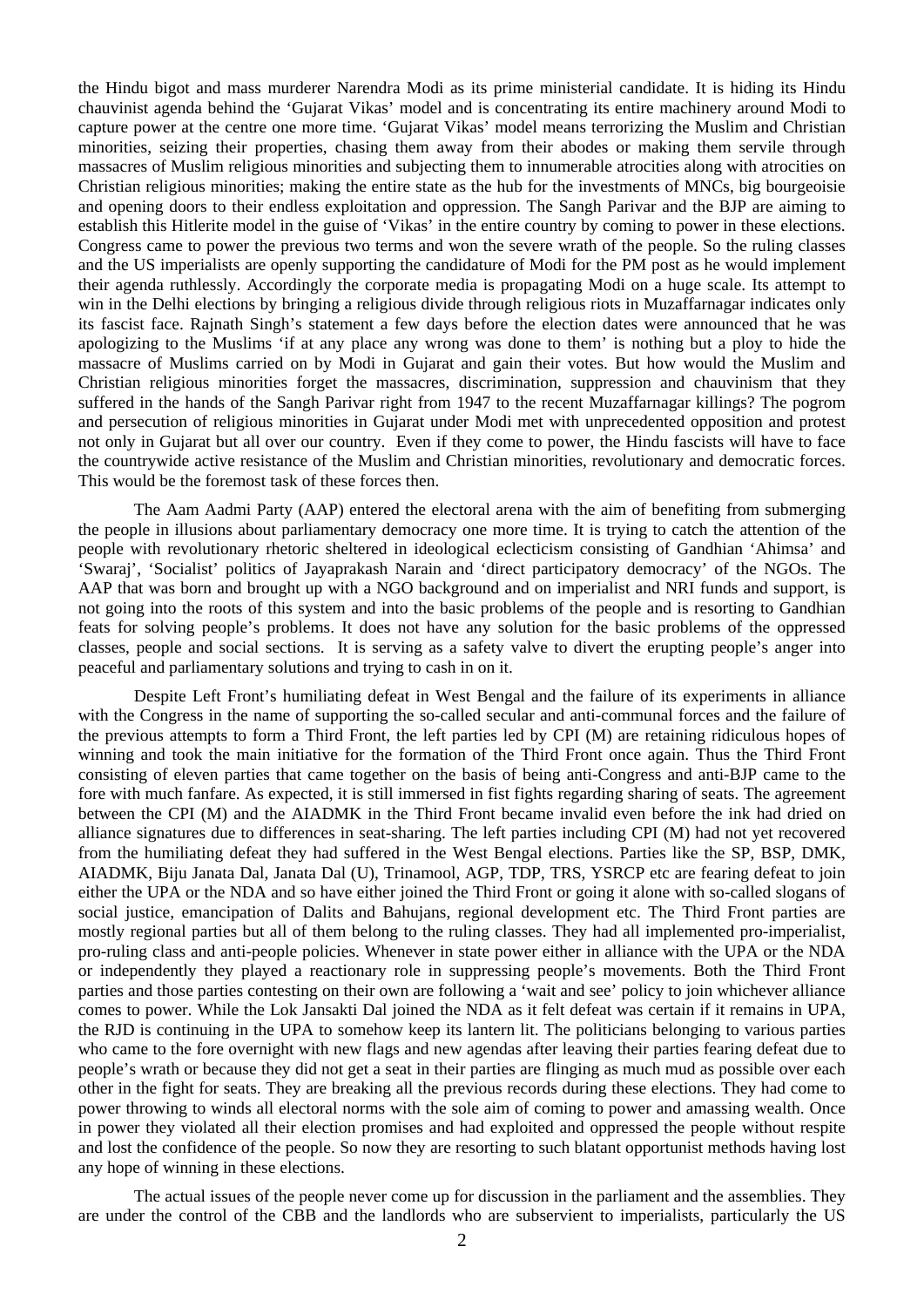imperialists. Where is the place for genuine democracy in this system where votes could be bought with money, liquor, religious and casteist sentiments or rigging? It is ridiculous to call this a democracy when criminals, bandits and notoriously corrupt politicians win in elections. In fact, when we look into history we find that people's problems have always been solved basically and real transformation of the society was possible only through people's struggles and protracted people's war (PPW) and not through parliamentary forums.

As elections are being conducted like a farce each time, the Election Commission of India vowed to 'strengthen democracy' during these elections and is trying to bring in several reforms along with including guidelines according to the Supreme Court order. At an unprecedented scale it involved several persons, right from school children to NGOs and celebrities to propagate about the inviolability of the vote. The SC had issued orders to give the voters the right to 'reject.' As a result, the NOTA button was introduced in the EVMs for the first time during the assembly elections in five states in 2013. Now during these Loksabha elections this is being introduced all over the country. In fact, this NOTA option distracts the 'right to recall' the elected representatives that the people should rightfully possess. If they really intend to give the 'right to reject', why are they deploying lakhs of state armed forces in the name of conducting 'free and fair' elections in areas where our party had given the call to boycott the polls and carrying on attacks, search operations, arrests, fake encounters and massacres?

## Q: *Is there any change in your boycott policy during these general elections? How do you justify your policy?*

A: There is basically no change in our boycott policy. However, depending on the concrete conditions, our tactics may vary to some extent according to the changing political formations at the all-India level and in the states, according to our strength and people's preparedness. Though tactics may vary, the main aim of our boycott policy is to expose the pseudo-parliamentary system and increase the consciousness of the people on building a real alternative of people's democracy in its place.

In these general and assembly elections the main focus of our political exposure in the boycott call would be against the retrogressive, treacherous and fascist Congress and the BJP all over the country. One of the main aspects in the exposure of BJP would be exposing the Hindu fascist danger coming to the fore in the guise of 'Gujarat Vikas' model. Our main ideological exposure would be against the revisionist CPI (M) and CPI. In the states, along with the Congress and the BJP the main focus of our political exposure would be against the various regional ruling class parties that have been/are in power like the CPI (M) and Trinamool in West Bengal; the Biju Janata Dal in Odisha; TDP, YSRCP and TRS in Andhra Pradesh and Telangana; Samajwadi Party and the BSP in Uttar Pradesh; DMK and AIADMK in Tamil Nadu etc. We would ideologically and politically expose the Aam Aadmi Party all over country on its futile Gandhian program. Regarding all other parties, we would politically expose them locally. As part of our boycott call we would mobilize the people to question these parties on their stand and past practice regarding major issues such as state repression on our movement and all other democratic movements and deployment of state forces in our movement areas; land reforms; treachery and servility to the imperialists in all matters relating to our country's sovereignty; selling our country's riches to the MNCs; disinvestment and privatization of public sector units; Hindu chauvinism; education, health and drinking water; displacement and civil rights and send them back. Where the state forces use brute force to make the people vote, our PLGA would resist.

Regarding your second question, firstly our policy towards the bourgeois parliamentary elections is not just boycott. That is just one aspect of it. It has two aspects – one is boycott of the present bourgeois parliamentary elections and another is the call to build a new people's parliament. There is no change in this two-prong policy of ours during the  $16<sup>th</sup>$  Loksabha polls.

The reason we are asking the people to boycott these elections is – the present parliament is in fact a dictatorship of the CBB and landlords who are subservient to imperialism. The parliamentary democracy is just a mask to deceive the people about the true nature of this dictatorship. In our opinion, the so-called democracies functioning in all the capitalist countries in the present day world, including the US, are nothing but such dictatorships of the monopoly capitalists; and in the semi-colonial and semi-feudal countries it is the joint dictatorship of the CBB and the landlord classes. So, though 65 years have passed since so-called independence, the overwhelming majority of the people are still poor in our country. None of their basic issues have been solved. None of the parliamentary parties have an independent path for the development of the country. All of these parties are saying that they would develop our country through neo-liberal policies and by bringing in more FDI into our country. The economy, polity and culture of our country have been restructured according to the needs of the world financial capital and formal independence and formal sovereignty have also been sold out by UPA, NDA, Left Front and other parliamentary parties to the imperialists. On the other hand, they are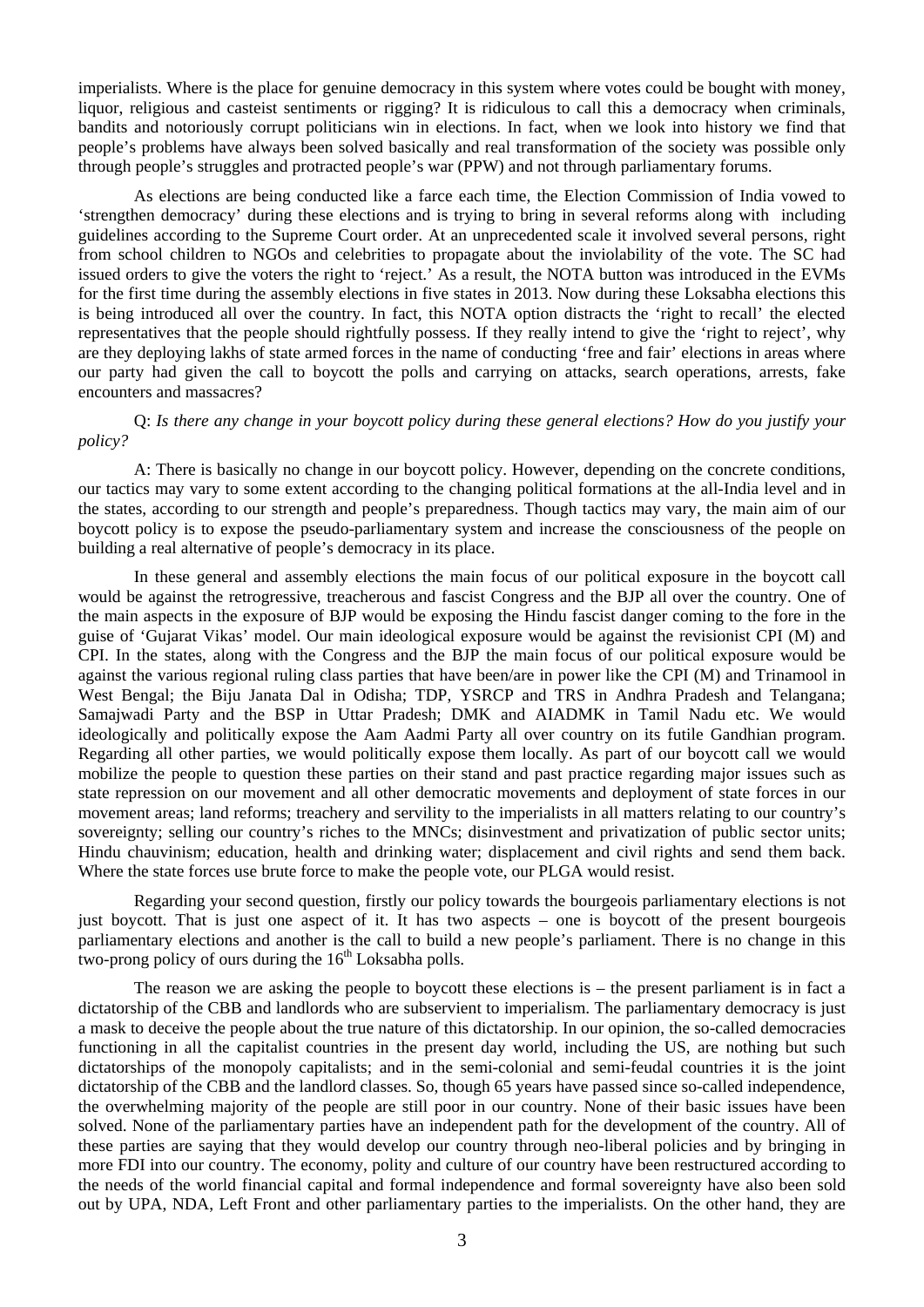blatantly violating all the rights won by countless struggles waged by the people of our country by flouting their own laws and several universally acknowledged international laws and statutes. They are depending only on their armed forces, sham propaganda and eyewash reforms.

The nature of the parties and the politicians who are contesting in this elections need not be explained in detail by us. We are not alone in making accusations against them. Any citizen who follows the media and the accusations they themselves make against each other would know how corrupt, criminal, casteist, jingoist, religious chauvinistic, comprador and culturally degenerated they are and how nepotism reached its peak in these parties. The huge amounts of election expenses of all major all-India and regional parties beg a query as to where they are getting such gigantic amounts of funds. How could every candidate for a parliament seat spend 10 crores of rupees and every candidate for an assembly seat spend 2 crores of rupees on an average? Will an *aam aadmi* who wants to serve the people genuinely be able to spend that much of amount for getting elected? Don't you think it is atrocious that one has to spend so much of money to 'serve the people?' How many of these candidates are free of corruption and criminal records? How much is the role played by caste, religion, region, money and muscle power in candidates getting elected? Is there a single party that is beyond all these? Why are the ruling classes trying to satisfy the electorate with Nota button without giving the people the right to recall? Why are they deploying state forces ranging from a few thousands to more than one lakh for every district and why are they not able to conduct elections without such huge deployments even in areas where there are no Maoists?

In our opinion and in the opinion of every common citizen of our country, achieving genuine land reforms, independent & self-reliant economic development, democracy and sovereignty is the foremost issue before us and these four points are a must for solving the basic problems of the ninety percent of our population and for the all-round development of our people and our country. The parliamentary parties are quite contrary to this and the present pseudo-democracy is exactly suitable for such a rule.

Hence the second aspect of our call – **No** to the continuation of this semi-colonial, semi-feudal pseudoparliamentary dictatorial system, **Yes** to genuine parliamentary system of the People's Democratic Federal Republic which serves the people and the country. It would be elected and run by the vast masses of the people for their interests.

There is no remedy, no solution, no shortcut method to resolve the present day basic problems of the people and the country. The system has become a great hindrance to their progress. Yes, there is a great solution outside this system, i.e., wage PPW by rallying the vast masses led by the vanguard party of the proletariat, the CPI (Maoist) to smash the rotten system and make success the New Democratic Revolution (NDR) with agrarian revolution as its axis.

Briefly, our party's basic program states - India is a semi-colonial semi-feudal country; the targets of our revolution are imperialism, the comprador bureaucratic capitalism and feudalism exploiting and oppressing the people of our country and are to be overthrown through the NDR to establish a People's Democratic Federal Republic. Contradiction between feudalism and broad masses is the principal contradiction at present. During the process of resolving this contradiction through the armed agrarian revolution, which is the axis of the NDR, through PPW, the resolution of other contradictions will be facilitated. The semi-colonial semi-feudal character of Indian society determines that the Indian revolution would have to pass through two stages. The task of first stage is to change the semi –colonial, semi -feudal society into an independent new democratic society through the resolution of the two fundamental contradictions of the present Indian society, i.e. the contradiction of the Indian people with imperialism and the contradiction of the broad masses with feudalism. Again, in its continuity, the task of second stage is to establish the socialist system and continuing the revolution advancing towards communism on the world scale. This new democratic state will be the people's democratic dictatorship exercised by the united front comprising the proletariat, peasantry, petty-bourgeoisie and the national bourgeoisie class under the leadership of the proletariat based upon the worker-peasant alliance. The state will guarantee real democracy for the vast majority of the people while exercising dictatorship over the tiny minority of the exploiters. This NDR will bring national independence uprooting the imperialist exploitation, oppression and control, and will establish the people's democracy uprooting the feudal autocracy.

Workers, peasants and urban poor who form the overwhelming majority of the population in our country are living in utter poverty as victims of hunger, disease, inhuman imperialist, feudal exploitation and oppression and they would be liberated from all these through NDR. It uproots the Brahminical feudal hierarchical inhuman caste system that kept crores of Dalits and other oppressed castes in suppression since centuries and the imperialist and feudal, patriarchal social system that had been exploiting and oppressing half of the population i.e., women. It destroys the Hindu chauvinist domination that had been oppressing the religious minorities in our country, particularly Muslims and Christians. Vast majority of the Adivasis have long been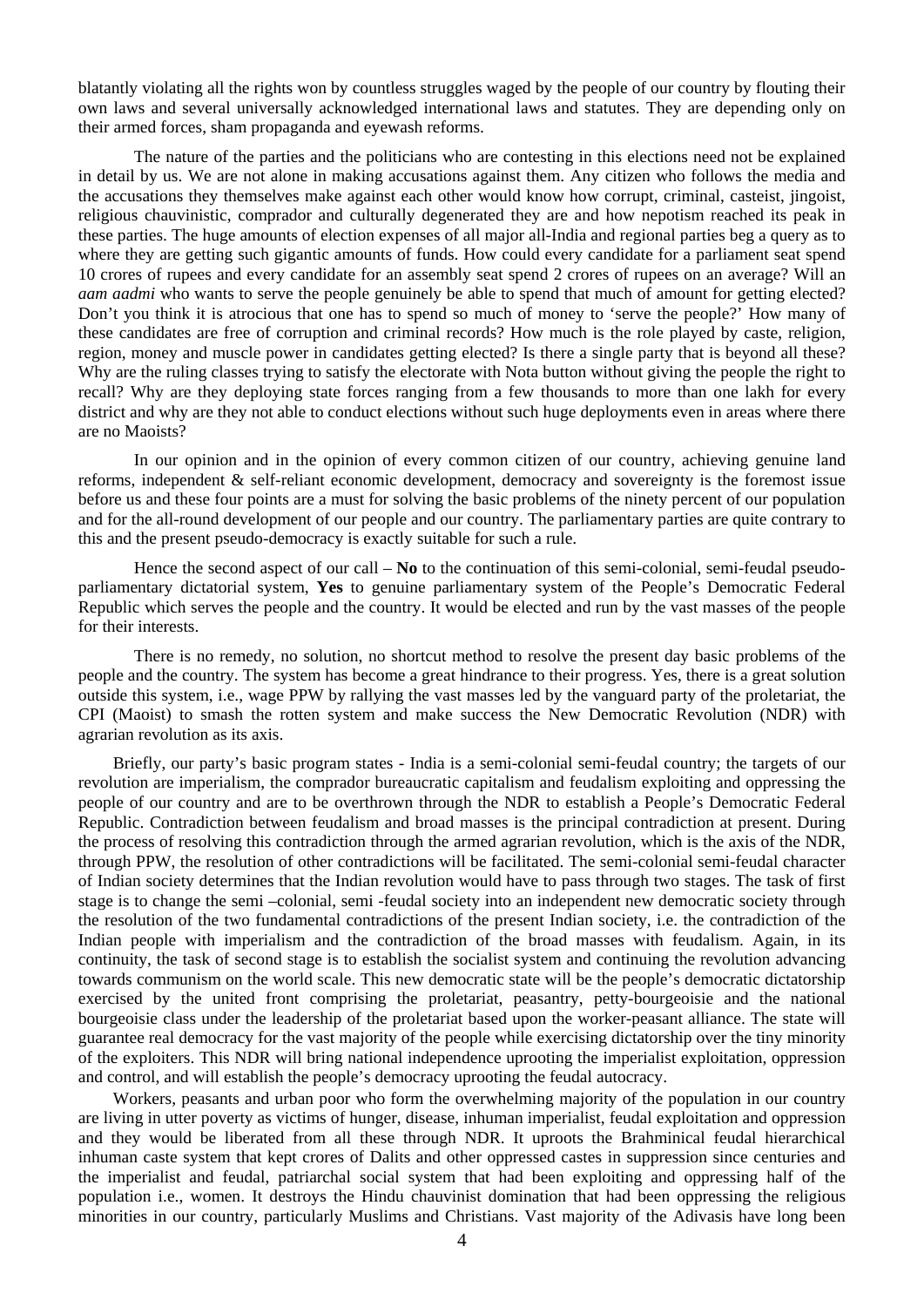deprived of their land and other traditional means of livelihood without providing any alternative and have been the major victims of 'development' and displacement. They would live a life of dignity, freedom and selfreliance in a new democratic society. Present day India is a prison-house of nationalities. The New Democratic state would unequivocally recognize the right to self-determination of the nationalities including the right to secession and the New Democratic India would be formed only with those states that voluntarily stay within it. The rotten, decaying, anti-democratic, anti-people, obnoxious, reactionary semi-colonial and semi-feudal culture that is dominating all the spheres of our life would be destroyed. Hatred for labor, patriarchy, superstition, autocracy, imperialist slavery, national chauvinism, communalism, casteism, blind greed, selfcentredness, consumerist culture, and perverted sex-centered ideology and culture would be ended. Feudal culture which is primarily the Brahminical caste-based culture of engrained superiority would be extinguished.

This state will try its best to peacefully and fairly settle border, water and other disputes with neighboring countries and will develop friendly relations with them. This state will never exert any expansionist behavior with the neighboring countries. This People's Democratic State will establish unity with the international proletariat and the oppressed nations of the world; opposes imperialist war and aggression, bullying, subversion and interference etc. It will support and help by all means the revolutionary struggles and revolutionary war, especially the ongoing struggles under the leadership of various Maoist revolutionary forces against capitalism, imperialism and reaction the world over. s

Thus a new people's electoral system, a new people's parliament of the four class alliance, a new people's constitution, a new people's state and a new people's administration and a new people's judicial system will replace the present ones. Thus the present system would be replaced by a new system and the present rulers will become the ruled.

I reiterate the appeal of our party to the great masses of our country to boycott the pseudo-parliamentary elections and unite to advance the NDR to build a genuine people's federal democratic republic of India.

### Q: *With the approach of General Elections the UPA-2 intensified its propaganda of 'Bharat Nirman' as its model for development. What is your take on it?*

A: The NDA had on a huge scale all over the country propagated about *India Shining* during the 2004 general elections and similarly now UPA had taken up this propaganda about *Bharat Nirman*. *Bharat Nirman* is not concerned with the Indian people but with the development of the Indian ruling classes i.e., of CBB, landlords and the MNCs to which both are subservient. The then propaganda by NDA was also not about the Indian people's shining but about the shining of corporate sharks - both domestic and foreign and landlords. The condition of the Indian economy and subsequently of the people is actually very pathetic. The Indian economy is not self-reliant and is completely dependent on imperialism. It is useful only to them. The model for development of India advocated by Manmohan-Chidambaram-Ahluwalia-Rangarajan-Raghuram Rajan was not given shape in our country. This was prepared by the imperialists and they have adopted it. This is not our accusation. They themselves had claimed so. This model was implemented by the NDA too previously. The Bills passed in the parliament by considering foreign investments as the panacea for the development of our country are living example of this approach. Depending on the entry of FII and FDI into stock markets and into all sectors of our economy, they are juggling with the growth rate numbers. The ruling classes are bringing in foreign investments into defense, banking, insurance, railway, ports, power sector, mining, education, health, transport, trade and commerce, agriculture, retail sector, oil and natural gas and what not, even into small and medium industries and service sector and are making our economy completely dependent on imperialist capital. This is what is being shown as 'development.' The financial crisis that started in the US from end 2008 and that went on to shake the world had shaken our economy too. Manmohan and Chidambarm blatantly lied that Indian economy was sound and announced about the ill-effects of the world economic crisis on Indian economy only when they could no longer hide behind this falsehood.

The Indian big corporations collaborated with the MNCs to attract foreign investments. To ensure guarantee to their investments and profits, the central and state governments went out of their way to facilitate infrastructure and other basic facilities (land, electricity, water, market etc), gave them tax holidays and tax cuts. Tax cuts and tax holidays to Indian big bourgeoisie amounts to almost 6 to 8 lakh crores of rupees per annum in recent years. And this is the direct package, the indirect packages given in various forms are countless. Countless and large amounts of financial exemptions were given to the MNCs by the consecutive governments. On the contrary, the indirect taxes on innumerable daily goods consumed by the poor and the middle classes are ever increasing. The money squeezed through taxes from the common people is directly turned into tax holidays and tax cuts for the foreign and domestic corporate sharks. That is why the profits of the tiny minority are increasing in leaps and bounds. Billions of dollars are plundered by the MNCs every year in the form of profits from our country. Whatever maybe their gimmicks regarding GDP growth, the gap between the rich and the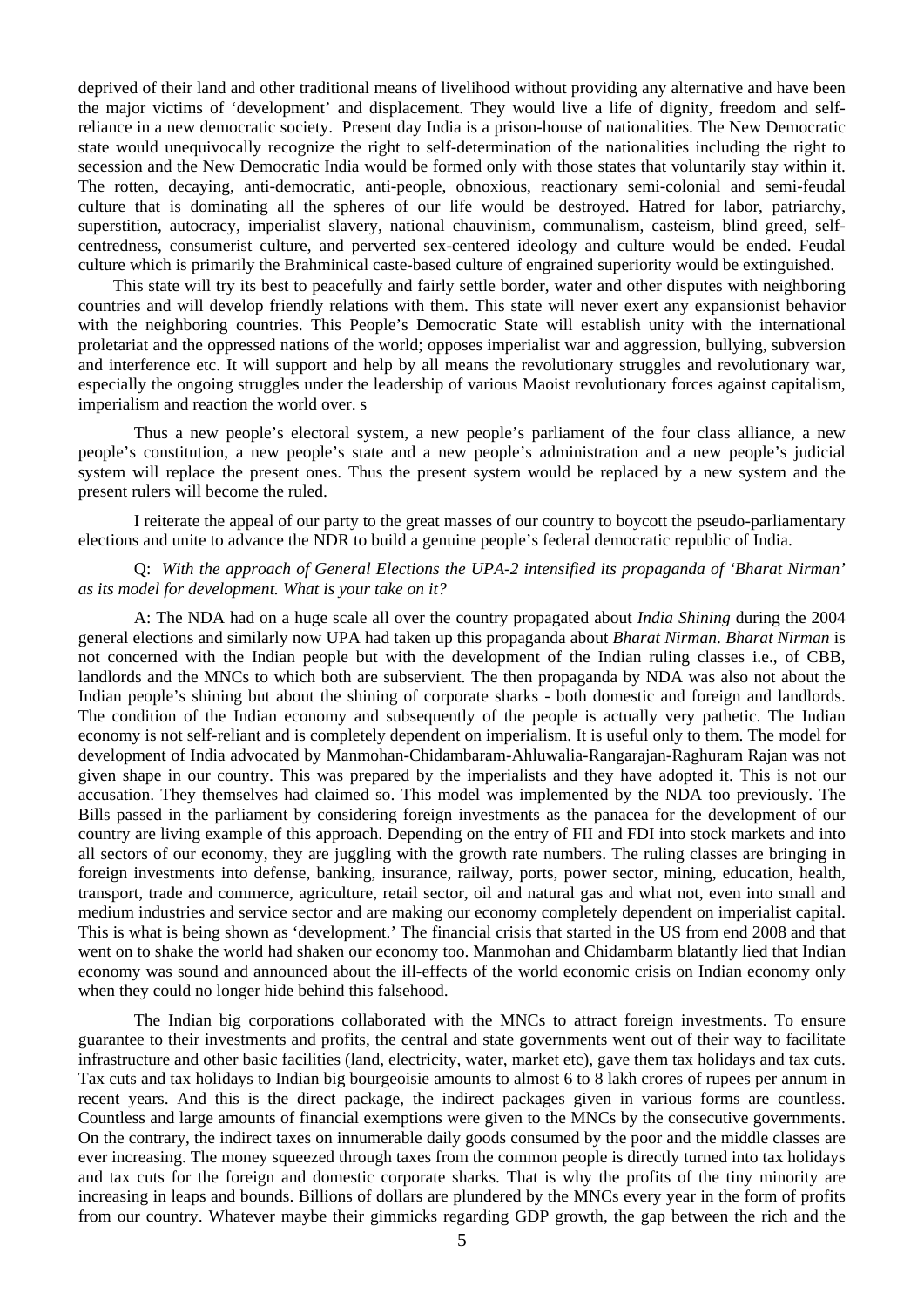poor in our country has widened to an unprecedented level in the history of our 'glorious independence' and it is increasing by the day. This is the reason for basic necessities like food, clothing, shelter, water, education, health, transport etc becoming scarce for the common people.

The ruling classes are shouting from rooftops that they are developing all sectors, implementing various welfare schemes and so the number of poor people has decreased due to plans implemented by them to eliminate poverty. Though they are talking tall about these, they are not able to hide the fact that the condition of the people is becoming unbearable day by day.

If the economy is sound and the country is on the development path as the ruling elite is claiming, then why did the exchange value of rupee plunge to such depths? Why did exercises to stop inflation with their monetary measures fail? How can they develop the country through cuts in welfare schemes and subsidies for the people? How can they fill budget deficits by cuts in planned expenditure and increase in unplanned expenditure? How could *Jala Yagnams*, linking of rivers and other major irrigation projects prevent suicides and bankruptcy of millions of farmers? Will they decrease or increase the migration of farmers from the unprofitable agricultural sector? How would they solve the ever increasing unemployment problem in our country through dependence on foreign investments, through mainly concentrating on building infrastructure and by neglecting the manufacturing and agricultural sectors? How can corruption be controlled when MoUs guaranteeing monopoly profits are being signed as part of implementing LPG policies?

After ruining the employment opportunities of millions of our workforce and consequently their income and their purchasing power, how will economic development be possible? Without measures to increasing the employment generating capacity and purchasing power of the masses, if further liberalization is carried on and foreign capital is brought in further, how will economic development be possible? According to the WTO trade facilitation agreement signed in Bali the customs process would be liberalized and made transparent and this is being flouted as a favorable measure to India by the central government. In fact, this would be profitable to the MNCs and detrimental to India's interests. The entire exports and import policy of the Indian government is geared towards fulfilling the needs of the imperialist capital and a handful of the rich and has nothing to do with the needs of the poor and the middle classes.

The prices of daily commodities are skyrocketing – the previous year the prices of food items increased by 157 percent. The price of onions increased five times over, price of vegetables increased from three to five times, price of pulses increased by 123 percent, rice by 137 percent, wheat by 117 percent, milk by 119 percent, sugar by 106 percent and salt by 85 percent. While millions are becoming pauperized and increasingly being denied food and drinking water, the super-rich are enjoying criminally disproportionate share of these apart from an immoral, superfluous level of luxuries. The increase in population living on pavements is directly proportional to the increase in the number of mansions of the super-rich. Water and electricity have become the private property of the comprador capitalists and the MNCs while agriculture is thrown into further crisis for the lack of the same and the migration of millions of farmers from this sector is leading to further crisis in the society. Some communities like the fishing community, Adivasis, peasantry and the urban slum population are specifically targeted for displacement/evictions and the super-rich are occupying their rightful places. Our country has become a horrific place where 77 percent of the people live on less than 20 rupees a day and 100 people have wealth equivalent to 25 per cent of the GDP.

Now the time has come for repayment of loans to the imperialists. How will they repay without putting more burden on the people in the form of taxes? What is the magic potion available with the ruling and opposition parties for solving the current account deficit problem? The only solution available with them is further liberalization, deregulation, privatization and restructuring; further bending down to the dictates of IMF, WB and the MNCs; further sell-out of natural resources; further destruction of ecology; further internal and other displacement of huge number of people; further liquidation of labor laws, implementation of colonial and draconian laws and formulating new fascist laws – further fascization of state machinery and judicial system; further spurt in a series of popular welfare schemes to divert the people who are increasingly becoming frustrated with the various governments to partially satisfy their demands and increasing further the role of corporate media in distorting facts. Last but not least, a deluge of psychological operations on the people to keep them from knowing the actual reality about our economy.

As long as the Congress, BJP, Third Front or other parliamentary parties follow or want to follow economic policies that are favorable to imperialists and their compradors, our economy is bound to be further ruined and our country is bound to become more and more dependent. Our nominal sovereignty also is bound to get more compromised. These parties and their policies are bound to become a heavy burden for the people of our country. The home ministry has recently stated in an affidavit filed in the Supreme Court that the Maoists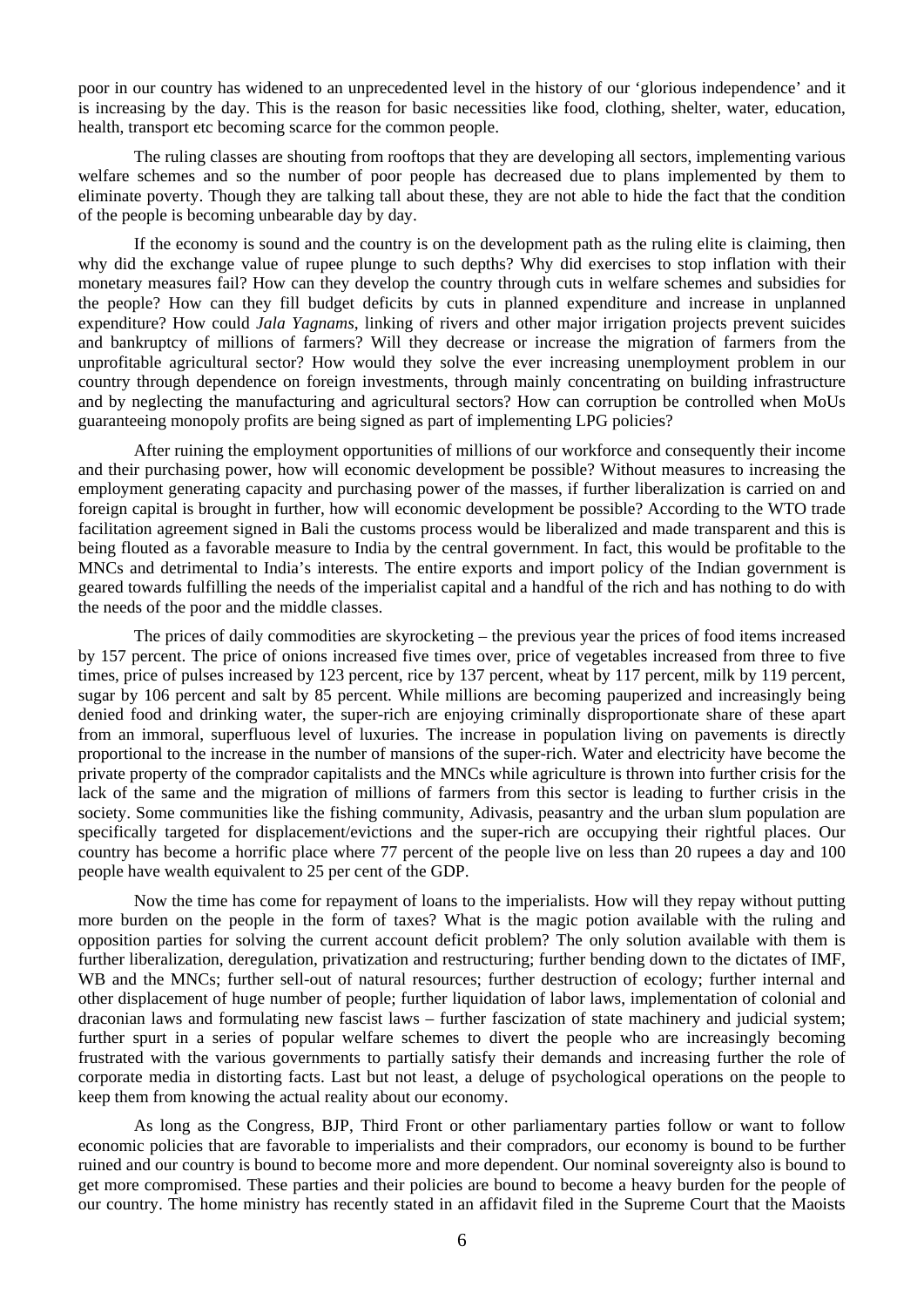are a threat to *'rastra nirman'* (nation-building process). We declare that it is the Congress, BJP, Third Front and other parliamentary parties that are really pernicious to *'rastra nirman'.* We are stating very clearly that economic policies that help imperialists and (their) compradors should not be tolerated. So, our party is giving a call to the people that these policies should not be allowed. The various treacherous parties that have become harmful to the people and our country should be overthrown from political power structures. The only way to follow self-reliant, progressive, independent, sovereign policies is to win the NDR in our country.

## Q: *What is your comment on the reform schemes for people's welfare brought forth during the rule of UPA-1 and UPA-2 in the past ten years?*

A: First of all, even in the past, right from Nehru to Vajpayee, different governments had been bringing forth various schemes relating to people's welfare. Out of all these, the slogan *'Garibi Hatao'* and the 20-point program brought forth by Indira Gandhi were the most popular. The ruling class parties always formulate popular welfare programs when people come into streets or take up guns and also when elections are due. This increased as never before during the past fifteen years. In different states freebies like TVs, fans, cookers, saris, grinders, bicycles, computers, rice for one or two rupees per kilo etc are being promised and inferior quality goods are even distributed to some extent. When there is no genuine agenda for the development of the people the ruling classes bring forth such welfare schemes. On the one hand the ruling classes are carrying on policies that intensify exploitation of the laboring masses, squeezing their incomes through ever increasing number of taxes and looting through skyrocketing prices. This is leading to severe discontent among the people and they are getting organized and fighting against this. So we can say that such reforms and schemes are a direct result of the struggles of the people. So such welfare measures are also brought forth by the ruling classes to meet their demands partially just enough to diffuse their anger, to prevent the fighting people from advancing their struggles or even getting organized with a higher aim of ending exploitation altogether. This can be seen in all the countries including the imperialist countries. All these are a part of the 'globalization with a human face' policy brought forth by IMF. This policy of IMF is being implemented all over the world.

Bills regarding right to information, right to work (MNREGA), food security, forest rights, land acquisition and rehabilitation, company bill, hawkers rights etc were brought by the UPA during its ten years of rule.

After the Second World War, several changes occurred in the world imperialist market according to neo-colonial economic and political policies and in semi-colonial and semi-feudal countries too changes occurred accordingly. All the bills passed during the UPA rule should also be seen and understood in this background.

After 1947 land reforms were brought forth by the ruling classes for the first time due to the impact of long-drawn struggles of tenants and poor peasants against feudal lords and due to the Telangana armed agrarian revolution against the Nizam feudal state and the so-called independent Nehru government. Later land reforms were brought forth due to the Naxalbari and Srikakulam peasant armed revolutionary movements and the NDR led by the Maoist party with agrarian revolution as its axis since the past thirty five years. The land reforms and the Forest Rights Act (FRA) brought forth by the ruling classes could not in fact damage the feudal base in our country. One of the main aims of the land reforms and the forest rights act is to prevent the vast peasantry and the Adivasis from joining the agrarian revolutionary war, to divert them from the land issue and hand over their lands to the MNCs and big bourgeoisie in accordance with the liberalization process. Both of these are a strategic offensive over the agrarian revolution. Jairam Ramesh and Manmohan Singh are trying to deceive the people by saying that these two are for the interests of the peasantry and the Adivasis. But actually they are aimed at displacing millions of peasantry and Adivasis, rendering them homeless and helpless. With Land Acquisition Act, all Adivasi rights such as  $5<sup>th</sup>$  schedule, PESA,  $1/70$  etc will be destroyed.

 Even after 65 years of so-called independence poverty alleviation being the main election slogan of all ruling class parties is in itself a shameless thing. On the one hand the livelihood of millions of our population is being snatched away due to the pro-imperialist, pro-CBB, pro-landlord economic policies of subsequent governments at the centre and the states and on the other they are promising a semblance of employment through MNREGA which was never intended to give decent employment. With thousands of crores of rupees of funds allotted for MNREGA, worst forms of corruption came to the fore. Moreover machines are being brought in place of human labor which in turn snatch away the employment opportunities of the people. The rural development minister and other politicians themselves have been shedding crocodile tears about the corruption in MNREGA in the states. Rahul Gandhi, Ahluwalia and Jairam Ramesh are whipping up hype about how millions were lifted out of poverty due to MNREGA and other reforms while the facts point out to the opposite.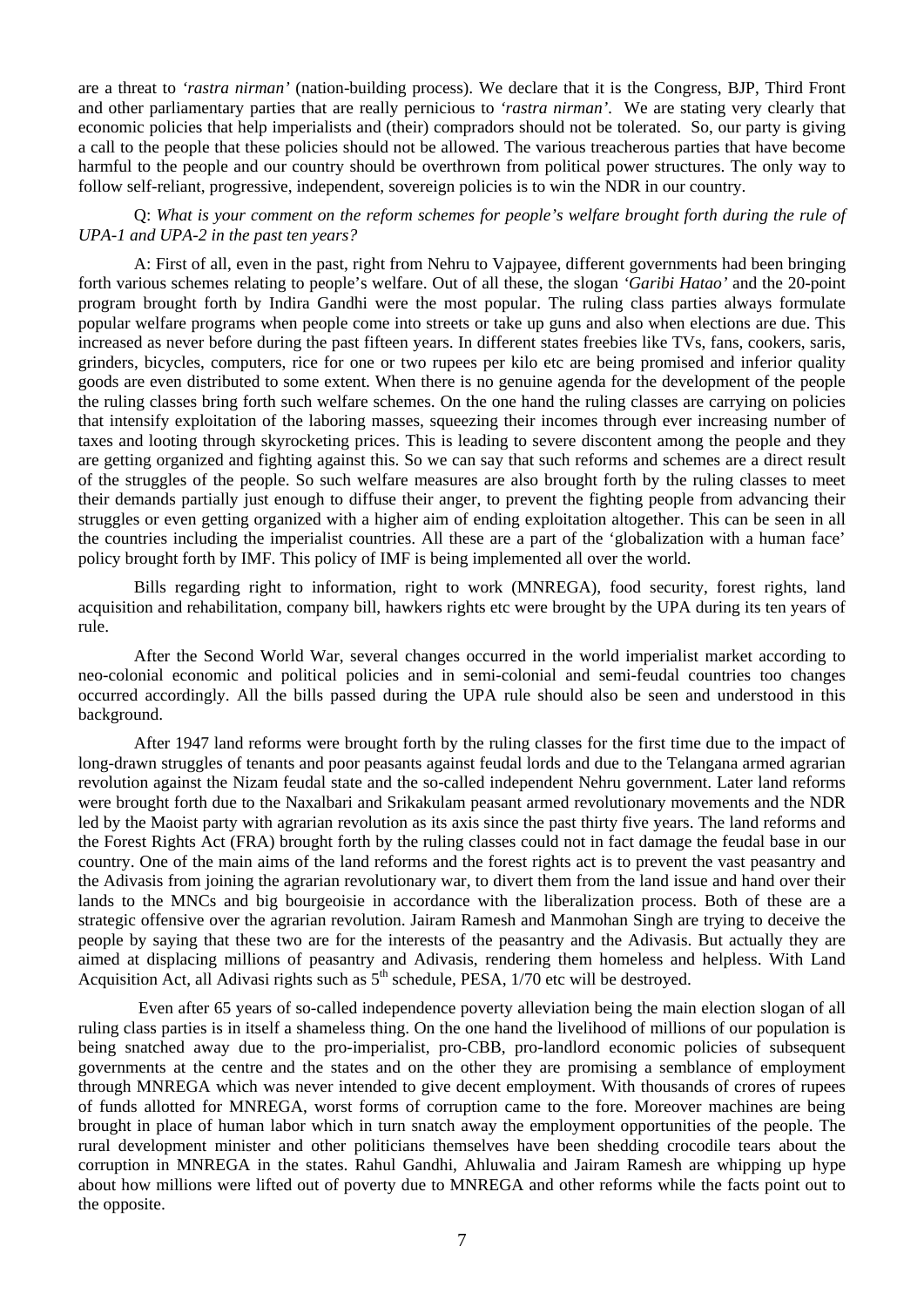Rahul Gandhi was seen describing the RTI act brought by the UPA as the biggest weapon in the hands of the people to fight corruption. None of the big scams were exposed due to this act. Leave aside his hype, is there a single instance where the higher ups had been convicted for corruption in spite of clear evidence? What about Manmohan, Chidambaram and Robert Vadra? Were they being spared just because of lack of information?

Whatever may be the merits of these reforms, one should realize that all these are a result of the struggles of the masses. Even partial implementation of these reforms is possible only through a united struggle of the masses. On the occasion of the 16<sup>th</sup> Loksabha elections, all political parties would come forth with several popular slogans and promises. The people should never believe their lies and rely only on their unity and struggle. If they believe their lies, poverty would not be alleviated in our country even after another century. Only a united struggle of the people and the People's War are the real way for poverty alleviation in our country.

#### Q: *During the rule of UPA-2 corruption scams got exposed as never before. What do you think is the reason for this? How do you think these scams which are worrying the people of our country be prevented?*

A: Just like British colonialists had domesticated the feudal kings and *zamindars* in India to establish their rule all over our country, the MNCs of today are also bribing the comprador rulers of our country and carrying on their neo-colonial exploitation, oppression and control of our people and resources. After LPG policies were adopted, the MoUs signed with the MNCs and their investments increased beyond imagination and consequently corruption also increased in an unparalleled manner. Black money getting deposited in Swiss bank accounts increased from tens of crores to hundreds of crores of rupees after LPG policies. True to political parties' accusations on each other, lakhs of crores of rupees of black money is now deposited in Swiss and other banks. Global Financial Integrity declared that in just in one year – in 2011 – 4 lakh crores of rupees of black money crossed our borders and that India ranks among the most corrupt nations in the world.

The yesteryear scams like Bofors and fodder scam pale in the face of recent scams pertaining to Commonwealth games, 2G spectrum, Adarsh housing society, coal block allotments, VVIP choppers, Tetra truck scam, illegal mining of Gali brothers, YSR-Jagan Reddy, Sarada Chit Fund scam in West Bengal etc. The list is actually endless as these are a tip of only those scams that got exposed due to contradictions between the ruling classes. Just as Marcos and his wife Imelda had amassed huge wealth when they were in state power by sucking the blood of the Filippino people, in our country too politicians such as Jayalalita, Chandrababu Naidu, YSR, Madhu Koda, Mayavathi, Mulayam Singh Yadav, Raman Singh, Naveen Patnaik, Yedyurappa, Prithviraj Chauhan, Lalu Prasad Yadav, Jagannath Misra etc vied with each other in amassing huge wealth. All of them either belong to all-India political parties or are regional political party leaders. Only when political rivalry became serious, some among these like Jayalalita, Koda, Yedyurappa, Mayavathi, Mulayam Singh Yadav etc were booked under cases. Bangaru Laxman and Nitin Gadkari had to resign their president posts in BJP due to corruption charges. Rajiv Gandhi was the main accused in Bofors scam, Suresh Kalmadi in Commonwealth Games scam, A. Raja in 2G scam, Manmohan Singh and Chidambaram in coal gate scam – several names of the leaders of ruling and opposition parties can be reeled off. That is why our party says that our country is ruled by scamsters and gangsters.

The economic, political and social system of our country is rife with corruption and scams. This disease is rampant everywhere - right from getting a driving license to getting a job in military or a visa. This has become an integral part of our system and culture. The people of our country are rising against this. In order to prevent this opposition from taking an organized form and to divert it Anna Hazare and Arvind Kejriwal had taken up the *satyagraha* form of protest. Kejriwal had even formed the Aam Aadmi Party to 'reform' this corrupt system. He could cash upon this in the recently held Delhi assembly polls. The Lokpal Bill was passed by the parliament as the ruling classes feared the increasing discontent among the people and their agitations against corruption in our political system. The joke is it has been prepared and passed by the very scamsters who are the gods of corruption. This bill would never touch these sharks but would be used in a draconian manner on the smaller fish. This was described as being toothless by Kejriwal and Hazare and they are proposing the Janlok Bill which vests powers in some individuals. The very idea that corruption which is endemic to the parliamentary democracy, particularly in the LPG era could be fought by honest individuals is being naive at best and deceptive at worst.

As long as means of production and thousands of crores of rupees of wealth are concentrated in the hands of a few, as long as political power rests in their hands, as long as the state machinery and the judiciary that protects them is in their hands and as long as their collaboration with the imperialists and their dependence on them continues, it is impossible to wipe out corruption from our society. There is a need for a countrywide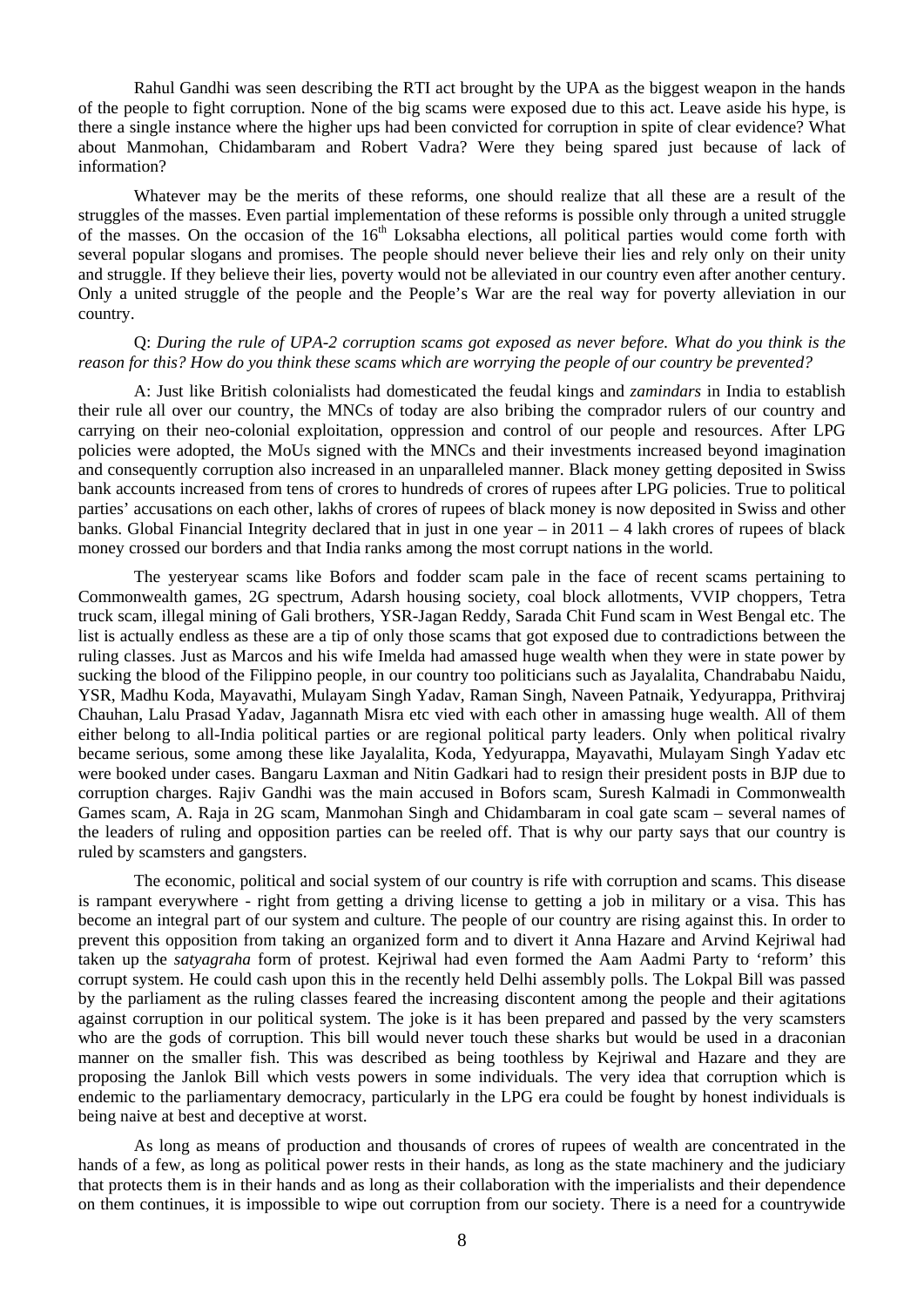organized militant people's movement against corruption, a need to fight in a united manner against it. In order to overthrow the system that is the root cause for corruption, it is necessary to wage NDR in India. Millions of people should get rallied into the PPW for this revolution to be successful. Only then could a radical change occur regarding corruption. Even in the new society there would be a need for the people to fight against corruption.

Q: *A separate Telangana is being formed. What is your party's program for the Telangana and the Seemandhra states?* 

A: Ultimately the Telangana state has been formed after a prolonged struggle by the Telangana people. It is a victory of the Telangana people. It is a good thing. The struggle for statehood for Telangana started when the Andhra Pradesh state was formed constituting Telangana and Seemandhra areas. It gradually consolidated and finally culminated in the formation of the Telangana state.

From the very beginning two kinds of forces fought for a separate statehood for Telangana. One was represented by the democratic and Maoist forces that truly represented the aspirations of the Telangana people. But the petty bourgeois forces particularly the students, employees and youth that participated in the first phase soon got influenced by the Congress party leadership and most of the leaders joined it. Some more joined the then Jan Sangh. However, a section of ranks that participated in the movement gradually consolidated into Maoist parties and their mass organizations and into various democratic organizations. In the second phase different democratic forces and our party played the leadership role. These forces further consolidated to develop this movement. In the third phase, they were the backbone of the movement. And different sections of the petty bourgeoisie – students, lawyers, employees, teachers, youth, intellecstuals; different social sections like women, Dalits, Adivasis and Muslims rallied on a wide scale and played a crucial role. Workers and peasantry played an important role in this phase unlike in the previous two phases. In spite of the Maoist movement suffering a setback and getting weakened, it strove hard to work with limited forces in the third phase of the movement for statehood. It is necessary that the Maoist forces strive to develop their strength and be in the forefront in the rebuilding of Telangana. On the other hand, most of the democratic forces who came forward were from the new generation. Later in the course of the movement many of these became part of the various political streams. On the whole, these democratic forces belonged to the various political streams. Due to the petty-bourgeoisie class nature of these forces they could not lead the movement more militantly and in a more united manner. Consequently, they were subjected to several limitations in achieving their democratic demands. Only through putting serious efforts to overcome these limitations, it is possible to play a better role in transforming the present Telangana into a democratic Telangana and advance further.

The other was represented by the ruling class cliques belonging to different political parties which strove for a Separate Telangana and simultaneously fought with each other internally. These forces had fought with the Seemandhra rulers but had also compromised with them frequently. When we look at the history of the movements for bifurcation of states, none of them was as long-drawn as the movement for a Telangana state.

There are six main reasons for it getting so prolonged and ultimately for the formation of the Telangana state with many limitations. 1. The political forces represented by the Telangana bourgeois and landlord classes were not consolidated enough during the first phase. In the second and third phases they gradually consolidated and strengthened and it got politically manifested in their role during these phases. 2. As most of these forces were related to the Congress, the BJP and the TDP, at different phases of the movement, it got manifested in their indecisive role, almost till the end. The TRS that was formed with the aim of formation of the Telangana state never led the movement by mobilizing the people militantly. It always gave importance to lobbying, parliamentary gimmicks, compromises and peaceful forms of protest. The role of the Congress and the BJP is more weaker and they played pressure tactics on their high commands only when the formation of the Telangana state was on the threshold. However they never dared to mobilize the people. TDP from the beginning till the end talked with a forked tongue and weakened to a large extent in Telangana, turning into a party that is limited mainly to Seemandhra. As YSRCP opposed the bifurcation of the state it got wiped out in Telangana. The CPI (M) worked completely against the aspirations of the Telangana people due to its wrong policies. Though CPI supported the statehood movement in the last phase in unavoidable conditions, it never rallied the people actively. 3. The ruling classes representing Telangana feared the role of the CPI (Maoist) and the democratic forces, the militant mobilization of the masses, an increase in their role and the movement having a significant influence with its democratic demands. 4. The Seemandhra and Telangana regional and all-India ruling classes realized with the prominent role of the CPI (Maoist) and the democratic forces that the movement would turn more militant with clear-cut democratic programme and not remain in their hands and the political instability in the state would turn dangerous if they do not agree for a separate state of Telangana. 5. For electoral gains the Congress at the centre was forced to agree for the formation of the Telangana state. 6.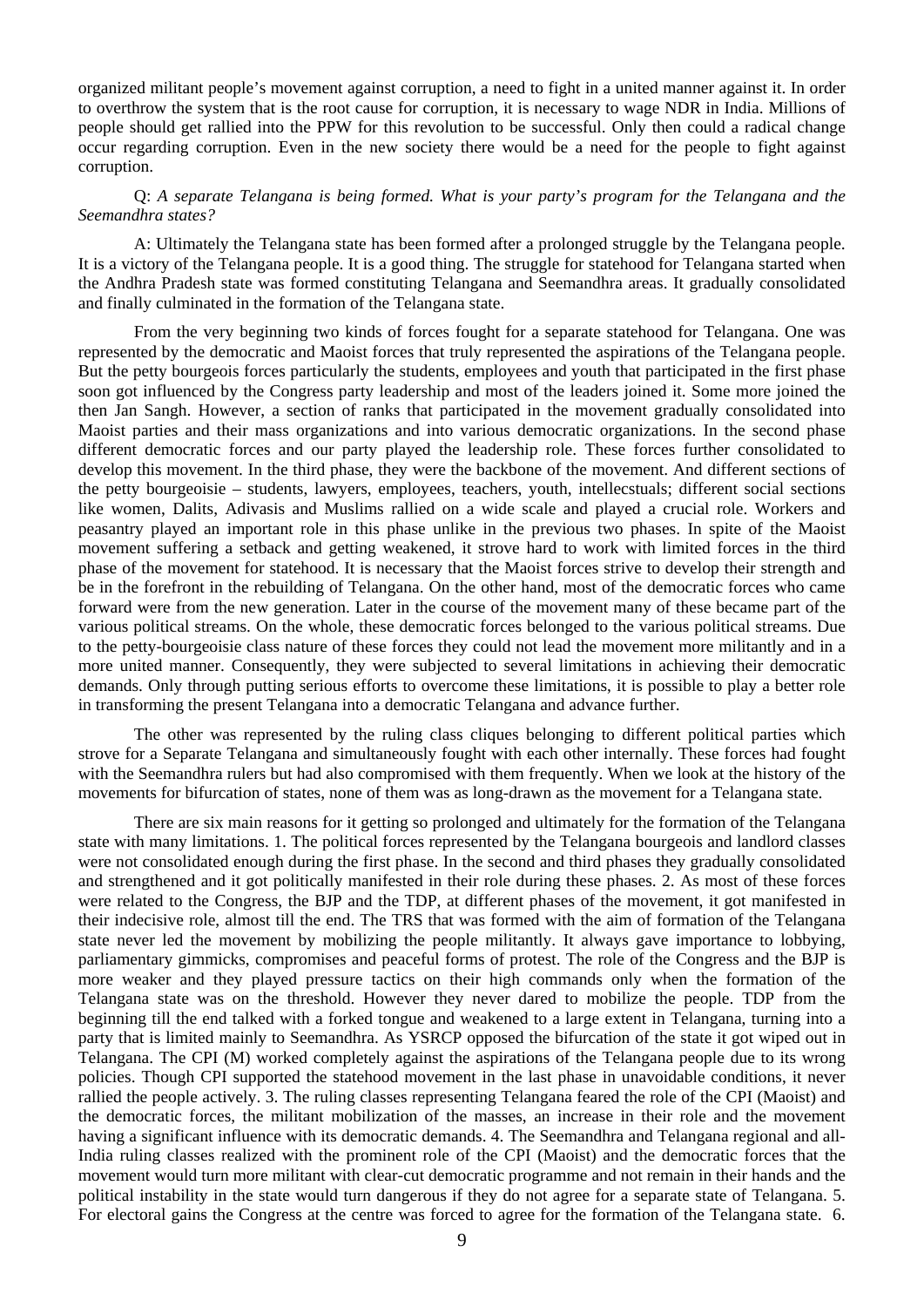From the beginning, the regional ruling classes representing Seemandhra were relatively consolidated and stronger. So, they could influence the centre for a long period in delaying the formation. When they could no longer stall its formation they could influence the centre in taking pro-Seemandhra decisions regarding Hyderabad and the Polavaram project.

Telangana state came into existence. But what kind of a Telangana is it? This is a Telangana with Hyderabad as the common capital for the next ten years. Congress did not solve several issues and left lot of scope for further disputes to divide the people of the two states. The people of Telangana had aspired for a Telangana with their exclusive capital city and with several of the disputed issues regarding jobs, water and other resources, reimbursement of state loans, employees, etc resolved in a just manner. They did not get it. Now they have to fight for these just demands. Deciding Hyderabad as the common capital for ten years, construction of Polavaram dam and keeping in pending other major issues unresolved is part of the *Chanakya Neeti* of the Congress to stoke the fires in both the states and tighten its grip on them. This is even against the formal federal spirit of the constitution.

The ruling classes succeeded in creating a contentment among the Telangana people that somehow a state has been formed, whatever maybe its limitations. Now the Telangana parties are all engaged in electoral parleys and compromises. The CBB and imperialist corporations are making their moves behind curtains since a long time as to whom to bring to power to fulfill their agenda and interests in the two new states of Telangana and Andhra Pradesh. KCR talked of inviting financial capital from MNCs and CBB for development of Telangana and building satellite cities etc. He doesn't have any qualms in inviting investments from Seemandhra bourgeoisie. So also Seemandhra politicians are falling heads over heels to invite foreign and CBB capital for bigger projects than these.

Since the centre's announcement about the formation of Telangana state, our party's Central Regional Bureau and North Telangana Special Zonal Committee had been stating our stand consistently. During the first phase of the Separate Telangana movement in 1969, our party had formulated a clear political stand on this issue and worked for it. In the second and third phases our party played a major role in it. Right from the beginning, our party worked for the formation of a Telangana state by representing the interests of the vast masses - working class, peasantry, middle class, small and medium capitalists and the various oppressed social sections like Dalits, Adivasis, religious minorities and women by mobilizing them. Our party united with all the forces working for statehood for Telangana and at the same time has exposed the compromising forces and strove to lead the movement in a militant manner. Those in power in the centre and the states to whatever parties or region they may have belonged, unleashed repression in a fascist manner this movement waged under the leadership of various democratic forces and our party. In the course of this struggle hundreds of students and youth have laid down their lives. In this entire period the state and the central governments launched offensives on us to suppress the armed agrarian revolution. Through this they also wanted to render the statehood movement for Telangana leaderless and prevent the development of this as a mighty mass movement with democratic demands. This caused severe loss to the statehood movement for Telangana.

The ruling classes are ignoring the demands brought forth by the democratic forces now with the formation of the state and are completely immersed in electoral politics. Even the Seemandhra leaders are concentrating on special packages, projects like Polavaram and on Hyderabad and are not putting forward any demands or program for the backward regions in that state. Central government announced a special package for five years for Seemandhra. BJP demanded that it be given for ten years for electoral gains and promised to approve the package if it is voted to power. The Congress and the BJP that are vying with each other for giving special packages for Seemandhra are not recognizing the need for such packages for the backward Telangana state. In Telangana too there is a need for special packages for the most backward Adivasi areas, drought hit areas like the backward Mahboobnagar district and specific measures to fulfill the socio-economic and political demands of the religious minorities and Dalits.

When we look at the nature of the Separate Telangana movement and the composition of leading political forces in it, the formation of Telangana state would be mainly useful to the ruling classes in Telangana. When we keep in view the history and class interests of the parliamentary parties that would be coming to power in Telangana, their development models are nothing but obsolete. In these models, there is no basic difference from the previous regimes in not representing the interests of the vast masses. Though the future governments may bring in some eyewash reforms, people should not be satisfied. They should prepare themselves for a long drawn struggle with a clear program and strategy. Depending on the extent to which the people would go in fighting for their demands, they would be able to utilize the favorable conditions that would prevail with the formation of Telangana.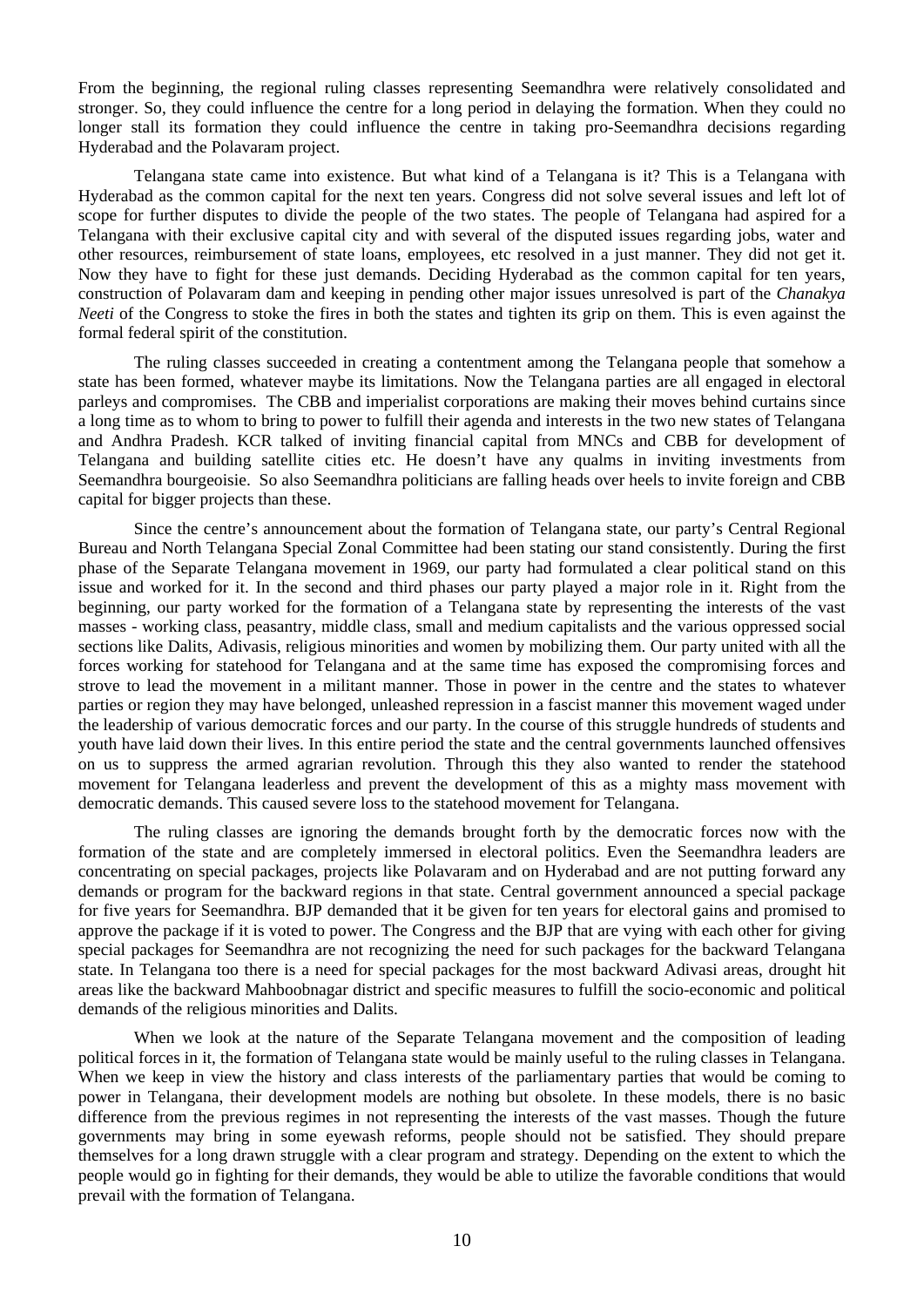Regarding Seemandhra, our party opines that the democratic forces and organizations and the people there should agitate on clear democratic demands on socio-economic issues according to the democratic aspirations of the people.

The actual danger faced by the people of these two states now is – further opening of doors for the corporations – both domestic and foreign – for the loot of the resources and market in these two states. This danger is present due to the pro-imperialist, pro-CBB, pro-landlord policies of the ruling classes in the two states. So unless the people of both the states realize this danger and fight against the state and central governments on socio, economic and political demands they would not be able to fulfill even their minimum demands. And it would even be difficult to turn these struggles into a movement to establish a genuine democratic, self-reliant, independent economic and political system.

Our party is giving a general call to the people of the two states to boycott the sham assembly and parliamentary elections as one of the steps towards realization of a democratic Telangana and a democratic Andhra Pradesh (Seemandhra). At the same time the people should put forward and agitate on their specific socio-economic, political demands including lifting ban on the CPI (Maoist) and revolutionary, democratic mass organizations in both the states. Our party is calling upon the people of both states to support each other and unitedly fight for a new democratic state in our country that would guarantee the fulfillment of their interests in the true sense.

The Telangana people should not lose their alert in achieving their goals by losing themselves in the celebrations over winning the demand for a state. However, even in this state the political power would not lie with the people and would lie in the hands of parties like Congress, TDP, TRS and BJP that are the parties of the CBB and the landlords. With the formation of a separate Telangana state, there would be benefit to some extent regarding demands like end to discrimination, water and jobs. However the basic problems of the people would remain unsolved. These problems could be solved only when political power lies with the people. That is why, the people of Telangana should fight for their democratic demands. Some of the important among these demands should be:

- 1. Bitter struggle should be put up against making Hyderabad as the common capital, against construction of Polavaram project and against giving all the areas that would be submerged due to Polavaram project construction to Coastal Andhra. Both these are a Great Conspiracy of the central and the Seemandhra bourgeoisie that should be fought back by all the agitating forces of Telangana in a united manner.
- 2. Withdrawal of all cases on Telangana agitators; support to Telangana Martyrs' families; lifting of ban on the CPI (Maoist) and revolutionary and democratic mass organization, restoration of democratic rights and putting a stop to fake encounters; unconditional release of all political prisoners; withdrawal of all false cases on religious minorities; withdrawal of police camps in educational institutions; punishing the killers who murdered Telangana agitators and annulling of APSIB and greyhounds.
- 3. Implementation of genuine land reforms; the rights over lands occupied by the people as part of anti-feudal, anti-imperialist struggles should be handed over to the people; the government and assigned lands that were forcibly occupied by the bourgeoisie, landlords and political leaders should be seized and distributed to the urban poor.
- 4. The entry to imperialist and MNCs should be stopped. Polavaram, Pulichintala, open cast mines, Bayyaram mines, Kavval Tiger Project and SEZs that are displacing the people should be scrapped. All the MoUs signed with the CBB and MNCs regarding these projects should be scrapped. Along with public sector, small and medium scale industries should be encouraged. The rights of workers should be protected. Plans should be taken up for the selfdevelopment of the state.
- 5. The just share of water belonging to Telangana should be allotted and irrigation to peasantry and drinking water to the people should be provided.
- 6. Allotments for agricultural sector should be increased in the budget. Seeds, fertilizers and pesticides should be distributed free of cost to the peasants. Minimum support prices should be ensured. Electricity cuts should be done away with. Loans should be annulled. Loans without interest should be provided.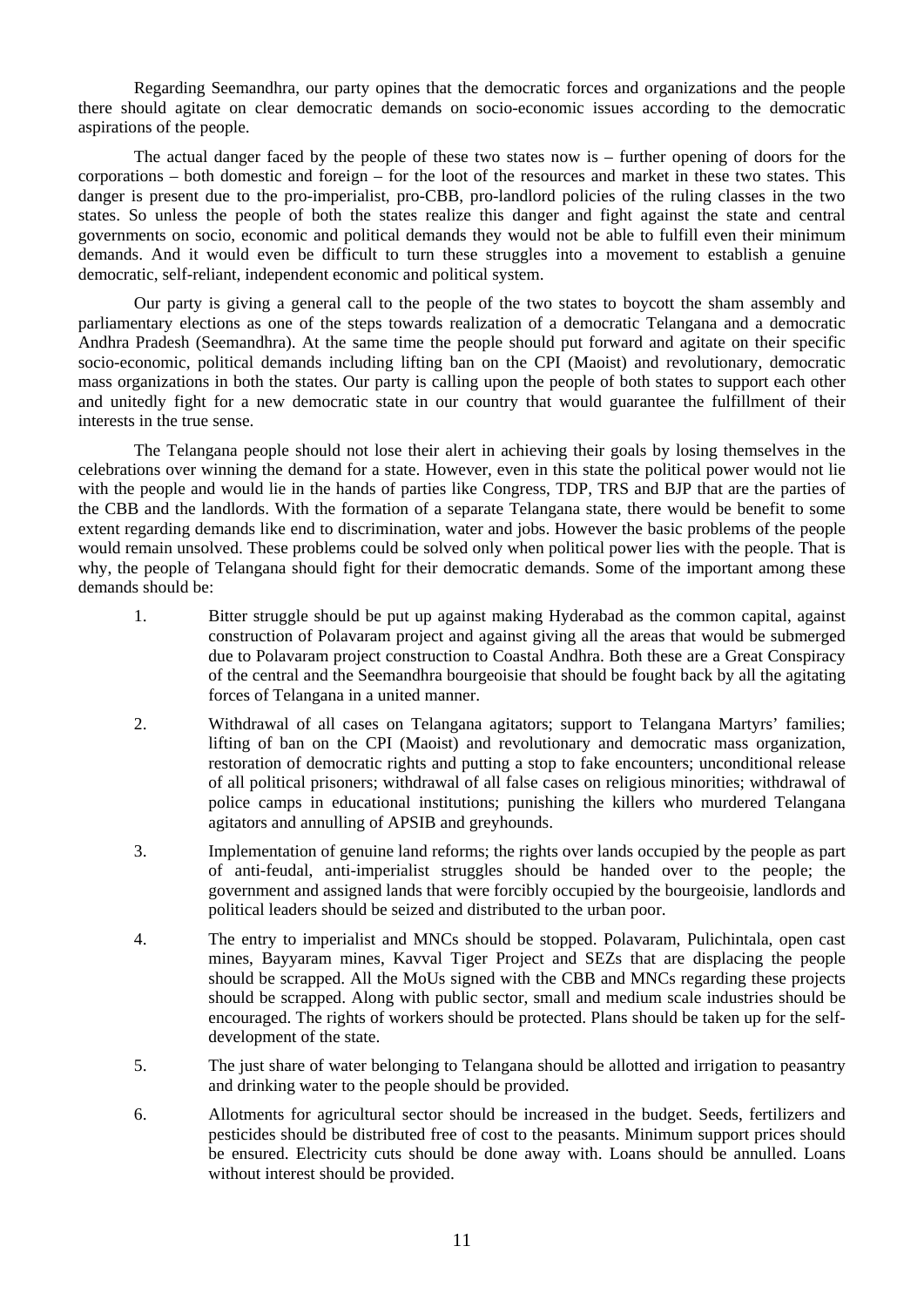- 7. Lands should be distributed to all the landless Dalits. Dalits should be given protection from all kinds of attacks on them.
- 8. Religious minorities should be provided with reservations. Land should be distributed to the landless. Urdu should be given the status of second official language.
- 9. The 5<sup>th</sup> schedule of the constitution, PESA and 1/70 Act should be strictly implemented and Adivasis should be given rights to their *Jal, Jungle and Zameen.* The autonomy rights of Adivasis should be given recognition.
- 10. 50 percent reservation should be given to women in legislatives, education and employment. Women should be provided protection.

The Telangana people should continue the spirit of unity and determination that they displayed in the agitation for a separate state and should carry on the movement for the democratic aspirations of the people to be fulfilled in the rebuilding of the state of Telangana. They should coordinate this movement with the movements for solving their basic issues. Thus they should march forward determinedly in fulfilling the aims of the NDR. With agrarian revolution as the axis and the slogan of 'Land to the tiller', they should march forward in the liberation movement. The entire people should come forward to make the NDR successful. This is a great opportunity for us. The bourgeois parties and their lackeys would attempt to take the people along the bourgeois parliamentary path, destroy their unity and continue their power and exploitation. Our party is giving a call to the entire people that they should march forward with their unity as the basis, fight back the conspiracies of Congress, TDP, BJP, TRS, YSR Congress party and also of the revisionist parties CPI and CPI (M) and advance the NDR. The Telangana agitators and organizations should preserve the successes of the people and carry on struggles on democratic demands in the new state of Telangana in a united manner. They should unite with the people of Andhra Pradesh and fight against their common enemies – imperialists, CBB and the landlord classes.

Q: *The central government and some of the state governments had in the past proposed to conduct talks with your party. In the recent past too some Congress party leaders were seen proposing about Peace Talks on various forums either directly or indirectly. What is your party's stand regarding Peace Talks with the government?* 

A: We are not against Peace Talks with the government. The aim of Peace Talks should be genuine peace, and it should be a fruitful one. Peace Talks are an integral part of the political struggle between two conflicting camps. It is another form of political struggle, i.e., a peaceful one. But in reality, the ruling classes and their central and state governments are not for it. They are completely against it. They are playing a ploy as before. Their words do not match with their deeds in practice. They do not have any belief regarding political talks or political dialogues. The only thing they believe in is their military, paramilitary and police forces. The only thing they believe in is using their brute force and establishing graveyard peace in the society. But due to their erroneous policy in dealing with the civil war, the situation is becoming much more complex against their wishes. Whenever the people fight for their just rights and liberation and whenever the people intensify their struggle the ruling classes bring to the fore Peace Talks so that they can utilize it as a means to suppress the movement. In the name of Peace Talks they try to create confusions and illusions within the ranks and the people and make us lose our vigil or if we avoid talks then they try to put a stamp on us that we are against peace. They try to isolate us from the people or utilize the talks to try to bring us "to our senses" by hook or crook. Our party is absolutely against such deceptive, insincere, aggressive Peace Talks proposals.

On the contrary, our party wishes to achieve genuine peace. Our party and the people ever since the Naxalbari peasant armed agrarian revolutionary movement to this day, for decades together had fought for the resolution of fundamental issues of the people and the country, i.e., genuine land reforms, democracy, selfreliant development model of economy-agriculture-industry and services, sovereignty and long-lasting peace for the progress and prosperity of our country. So, to conduct Peace Talks with a political movement successfully and with positive results, the governments should firstly recognize our movement as a political movement. It is necessary that they recognize this movement as a movement by the people of our country, as an internal movement and as a civil war. Then only there would be a possibility to at least conduct talks to solve issues that would help in resolving the fundamental issues in order to resolve this civil war. Any mention of Peace Talks in any other manner amounts only to wrong intentions and nothing else.

If one has to take a correct stand on the present proposal for talks from the ruling elite, we have to examine similar proposals put by the ruling classes to the communists in our country in the past. We have to see historically with what agenda they came forward with the proposal for talks and how they dealt with any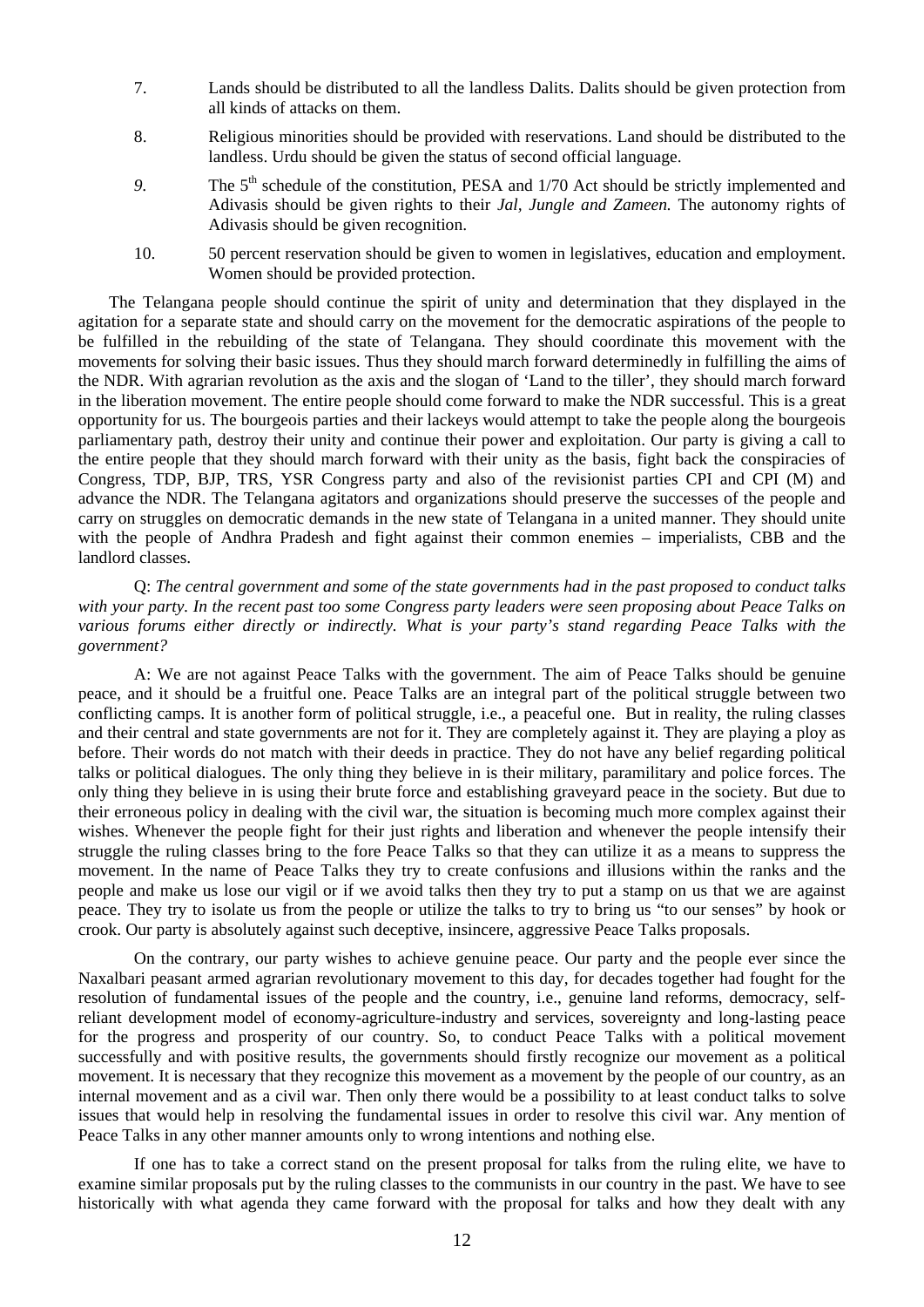political movement in the past led by the communist revolutionaries or national liberation organizations of Kashmir and the North East. What happened as a result of Talks with nationality movements? The experience of most of the nationality movements is negative due to the expansionist and fascist approach of the Indian ruling classes and the capitulation of the leadership who that led those movements. The talks did not resolve any issues raised by these movements. To this date these movements are still continuing in one form or the other.

What was the stand taken by the communist revolutionaries when the proposals for talks were put before them?

The first such instance was during the glorious Telangana armed peasant revolutionary movement. The CBB and the landlord classes came to power in place of the British colonialists, and a fascist suppression campaign was being carried on by the Nehru-Sardar Vallabh Bhai Patel army and thousands of peasants and peasant guerilla fighters were being butchered brutally when talks were held between the revolutionaries and the government. The aim of the government in these talks was to destroy the Telangana armed revolutionary movement by bending the revolutionaries. However as basic issues like genuine land reforms, people's democracy and issues brought forth by the Telangana armed struggle remained unsolved, the glorious Naxalbari peasantry took up arms and fought to resolve the same. A glorious armed peasant rebellion erupted and it spread like prairie fire to all the corners of our country with a correct perspective, program and strategy etc in the light of Marxism-Leninism-Maoism (MLM).

After Indira's fascist rule ended, leaders of various rightist ML groups milled around the Janata Party that came to power with the slogan of restitution of democratic rights, for talks. The Talks of those days paved the way for these groups to enter electoral politics and were used to get some of their leaders and cadres released but only after they gave shameful undertakings. Our party had openly opposed and criticized such capitulationist policy and getting bogged down in electoral politics. At that time, the functioning of Bhargava Commission that was formed by the Janata party government for enquiring into false encounter killings was stopped midway by the ruling classes, putting into the dustbin the slogans on which it came to power. And it was on such a government that these groups had such illusions. They did not understand the class nature of the ruling classes and also failed in assessing the concrete political condition at that time. Such groups gradually disappeared from the scene of revolution. Again the revolutionary movement erupted in an upsurge in Andhra Pradesh and Bihar with its basic program, all the while fighting back state repression. The movement extended to some more areas in our country.

In AP, once in 1990 immediately after Chenna Reddy came to power, once in 1996 during Chandrababu Naidu's rule when repression was intensified to unprecedented levels and later on certain occasions proposals for Talks came to the fore either from the governments intellectuals or other quarters. However, the then state governments intensified repression and did not show any inclination for talks. Rajasekhar Reddy came to power in 2004 with the agenda of conducting Talks with the Maoists. He came forth for Talks after making all preparations for launching an offensive campaign on us in fascist methods and with a plan for an unprecedented intensification of repression. After one round of talks the government shamelessly stopped the Talks process midway. It did not even let its delegation to officially sign on behalf of the state government on the agenda decided between the delegations of both sides. The YSR government feared the interest shown by the vast masses towards our party and ideology and the rallying of people towards the agenda brought forth by our party and immediately resorted to an offensive on our party. Along with fake encounters severe repression was unleashed all over the state. Thus it sabotaged the Talks process. Seeing the positive response among the various sections of people towards the Talks the government brought forth the demand midway that Maoists should abandon arms and it did not implement the ceasefire even for a single day in the period decided by both sides. The government did not have the aim of discussing on the agenda put forward by our party. Its aim was to disarm the party and make it surrender. Soon after the crooked ploy ended, the AP police brutally killed comrade Riaz, a member of the Maoist parties' delegation. This was the first bitter experience for our party in conducting Peace Talks. This is an example of the real intentions of the ruling classes and their imperialist masters in Peace Talks.

The UPA led by the Congress came to power for the second time and launched the first phase of the War on People – the Operation Green Hunt. Simultaneously it brought forth the proposal for Peace Talks at central level through its Home Ministry and Congress senior leaders directly and indirectly. People like Swami Agnivesh directly entered the arena for facilitating Talks. On the one hand, the central government brought forth the proposal for Talks with Maoist leadership and on the other hand it either killed the top leadership of our party in fake encounters or arrested them and put them in jails. Our CC was to discuss and reach a final decision on Talks but before that comrade Azad, our Politburo member was caught and killed in a fake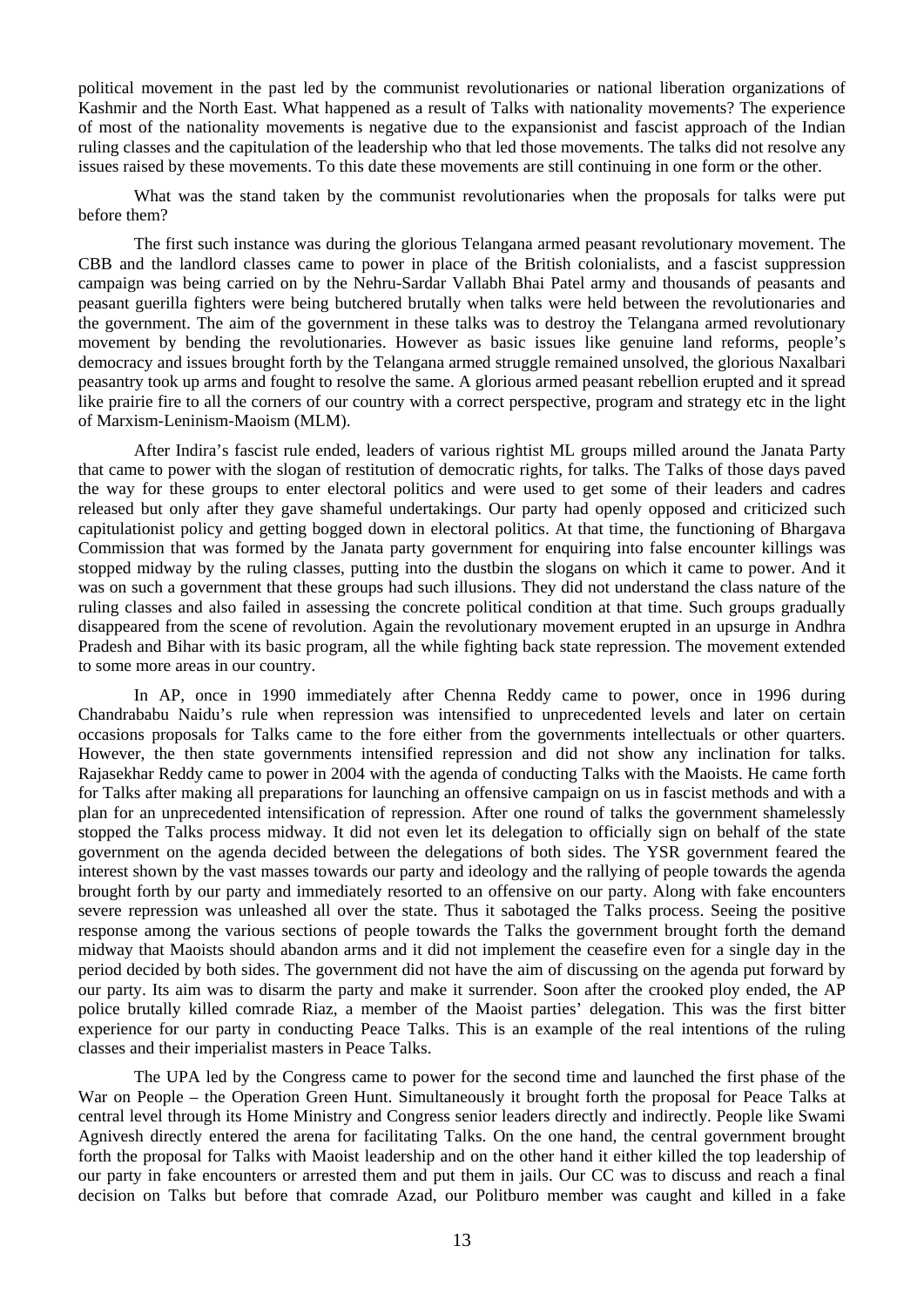encounter in July 2010. This murder exposed the conspiracy of the ruling classes behind the proposal for Peace Talks. It became clear as daylight that Manmohan Singh government was not ready for Talks except to deceive.

Even while the OGH was being further intensified, some ministers like the home minister and some Congress top leaders parroted about Peace Talks some times. Apart from brutally killing another PBM of our party comrade Kishenji, several of our top leaders were arrested and put in jails. In Bengal too, Mamta Banerji talked about peace before she came to power. Once in power, it did not take many days for her real face to get exposed. Massacres of common people, fake encounters, loot, destruction and all kinds of atrocities on women became the daily routine of the state forces in Chhattisgarh, Bihar, Jharkhand, West Bengal, Andhra Pradesh, Odisha and Maharashtra. When Chidambaram was the home minister and after Shinde took over, both of them and the home secretaries had been declaring openly that there was no question for Peace Talks unless Maoists abandon arms and that the Maoists would not come for talks unless their backbone is broken that is, unless their top leadership is wiped out. They declared that only the government forces have the right to carry arms and even said that the law does not allow conduct of Talks with a banned organization.

From the beginning, the aim of the ruling classes in conducting Peace Talks is either disarming Maoists as a precondition for talks or disarming the Maoists as a result of Talks. The government has been asking the Maoists to come into mainstream and that it would rehabilitate them. It declared that if the Maoists put forward the grievances of the people, it would consider and solve those that are possible to be solved. To be precise, all proposals for Peace Talks from the ruling classes are nothing but humbug.

Now once again direct and indirect proposals for Peace Talks are coming from the Congress leaders. On the other hand, every kind of preparation for another big offensive-OGH-3rd phase is being concluded that includes further involvement of army and Air Force apart from deployment of paramilitary and Special Forces numbering around 4 lakhs all over the country at present (they have already built up carpet security like in Kashmir in every stronghold of our movement and at every strategic point of movement of our forces). Consolidation and expansion of carpet security and construction of hundreds of attack-proof police stations/camps and dozens of aerodromes and helipads is being done at a rapid pace all over the country in our movement areas. Expanding intelligence network in rural areas, expanding communication network, setting up several dozens of training centres for Special Forces, importing most advanced weaponry and weapon systems, intensifying psychological operations utilizing corporate media and increase in the strategic role of paramilitary, Air Force and Army is being done at an unprecedented level. Vast tracts of rural areas have been transformed into big concentration camps. In all of these areas, there is no civil administration on ground. It is only a police/paramilitary dictated administration. Repression on mass organizations and mass movements including murders of its leaders is on. Large number of our central leaders and several hundreds of party cadres up to the lower levels were put in jails. They are languishing since several years in prisons without any justice. The government forces are intensifying and expanding cordon and search operations in our movement areas on a daily basis. Their model for dealing with Maoists is the Saranda model. This is a model that follows in the footsteps of Hitler's Nazi Germany.

The central and state governments had been making all the above preparations on the one hand and on the other hand, some Congress leaders and some chief ministers have been putting forward proposals for Peace Talks even while doing all this at the ground level. In such a backdrop, at present our stand towards Peace Talks would be as follows:

1. The government should accept that ours is a political movement of this country. Its program concerns our people and our country. Our party is the vanguard of this just movement. We are leading a national democratic revolution to resolve the fundamental problems before the people and the country which are the reason for the origin and continuation of our movement. Hence, our main agenda is genuine land reforms, democracy, self-reliant development model of economy-agriculture-industry and services and sovereignty and long-lasting peace to develop the country. So they have to understand and recognize the root cause for this movement and if they wish to fulfill the interests of the people they would have to accept that our movement is an internal conflict and a civil war according to international laws also. Only then can Peace Talks be conducted in a genuine manner and be productive. Democratic organizations, progressive intellectuals and the people should understand this clearly and strive for peace.

2. Ban on the CPI (Maoist) and revolutionary, democratic mass organizations in our country should be lifted and attacks on their leaders and activists should stop.

3. Judicial enquiry should be conducted on Comrade Riaz's murder and the culprits should be punished. The killers who murdered comrade Azad who was involved in the Talks process should be arrested and punished.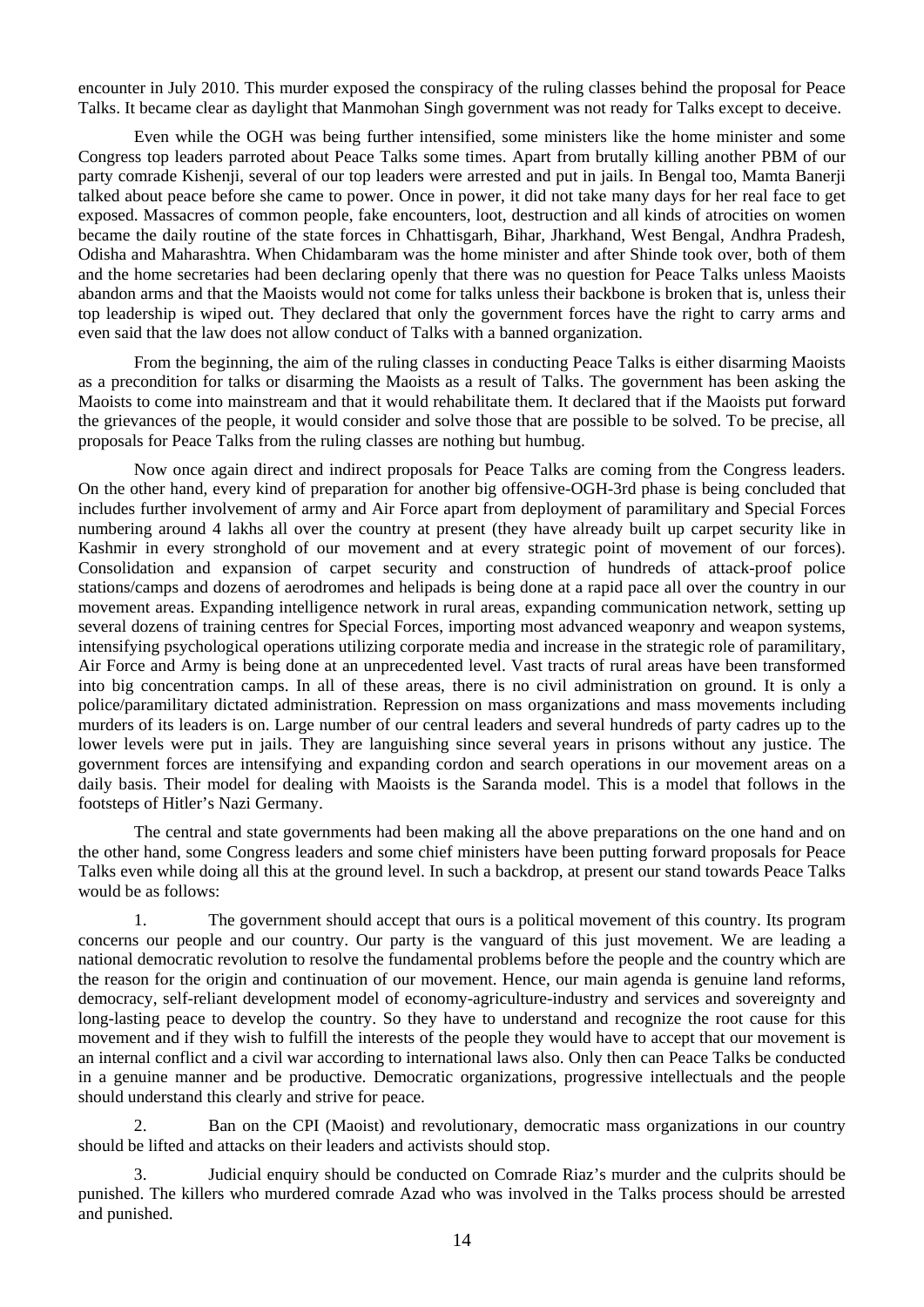4. Government forces that are carrying on loot, destruction, mayhem, atrocities on women and massacres in rural areas and killing of mass organization leaders in urban areas flouting international, national laws and agreements should be stopped from doing so. Judicial enquiry should be conducted on all these incidents.

5. In order to preserve our leadership from the conspiracies of the ruling classes to decimate our party leadership one more time in the name of Talks, all veteran comrades in prisons should be released by lifting all false cases on them or on bails. They should be allowed to meet our CC to facilitate deciding on a team to participate in the dialogue with the government.

I appeal to all the democratic organizations and individuals to understand our party's stand regarding Talks for establishment of genuine peace. If a conducive atmosphere as we propose for conduct of Peace Talks is established from the government, we would participate in it.

On this occasion, I appeal to the democratic organizations and individuals to build a movement to force the government to stop the unjust state offensive on revolutionary and democratic organizations, to demand that they be allowed to function and to demand a stop to all extra-judicial killings, fake encounters, destruction, loot, sexual atrocities on women etc in the rural areas and killings of mass organization leaders in urban areas.

Q: *Your party comrades had recently killed two journalists Nemichand Jain and Sai Reddy in Bastar. This is in contradiction with your party's stand on journalists. Similarly, in Jharkhand your party comrades planted an IED as a booby trap in the body of a CRPF jawan who died in your PLGA attack. Do these not deserve a clear explanation from your Central Committee?* 

A: The incident of Nemichand Jain (a stringer of *Haribhoomi, Nayi Duniya and Dainik Bhaskar*) on 12 February, 2013 is worrying. Our CC also expresses its sincere regret on this. Our party's South Regional Committee (SRC) of Dandakaranya had given a statement explaining the reasons behind it and expressing its regret. DKSZC secretary comrade Ramanna had responded on this once again in an interview he gave on October 10, 2013 and expressed his regret. He stated, "This was a result of wrong assessment and sectarian approach of the concerned Area Committee of our party. I express my deep regrets regarding this. On behalf of our SZC I send my deep condolences to Nemichand Jain's family and his friends. Our party had already openly apologized for this."

On December 6, 2013 correspondent Sai Reddy of Hindi daily *Deshbandhu* and a resident of Bijapur was killed by our comrades. Our party's South Regional Committee (SRC) of Dandakaranya had given a statement on December 10 defending the killing. Immediately after this, local media and the media in Raipur condemned this killing and had decided to impose a ban on publishing any statements from our party. National and international journalists and media organizations also condemned the killing. On December 27, PUDR condemned this incident citing Article 79 of Protocol I of Geneva Convention (1949). A 16-member team of journalists took protest rally in our movement areas of Bastar from  $26<sup>th</sup>$  to  $31<sup>st</sup>$  January, 2014 and on the last day held a press meet in Bijapur.

Recently our Dandakaranya SZC had reviewed the Sai Reddy incident and all these developments. For about two decades Sai Reddy had been taking up anti-people and anti-movement activities even while being a journalist. So the party's South Bastar Divisional Committee (DVC) decided to punish him and accordingly a PLGA unit attacked his house once. But he escaped in that attack. In 2008 he was arrested by the Chhattisgarh police under Chhattisgarh Special Public Security Act on a false accusation that he was a Maoist supporter and put him in jail for one year. However there were other reasons for his arrest. But with this arrest his image turned into one who opposed the government. In this backdrop the DVC stalled the decision to punish him. However this decision was not passed on to the lower ranks properly. As a result, this happened. The DKSZC reviewed that the SRC should have responded without delay in the Nemichand Jain incident and that the SRC defending the killing of Sai Reddy is not correct.

Regarding military actions and particularly regarding journalists, employees and professionals etc when any of them gets involved in anti-people activities or turns into an enemy of the movement and the people, the policy and guidelines formulated by the CC dictate that every unit of our party and the PLGA must adhere to them and follow class line and mass line in such instances. The DKSZC decided to release a letter to the PUDR and the media giving explanation on the Sai Reddy incident. In the past, when our South Bastar DVC decided to punish him, we should have informed the media organizations, journalists and the media houses he worked for, about his anti-people activities.

Even though our policy is correct, rarely some errors are occurring in practice. However, our CC feels that the local media and the media in Raipur deciding to impose a ban on publishing any statements from our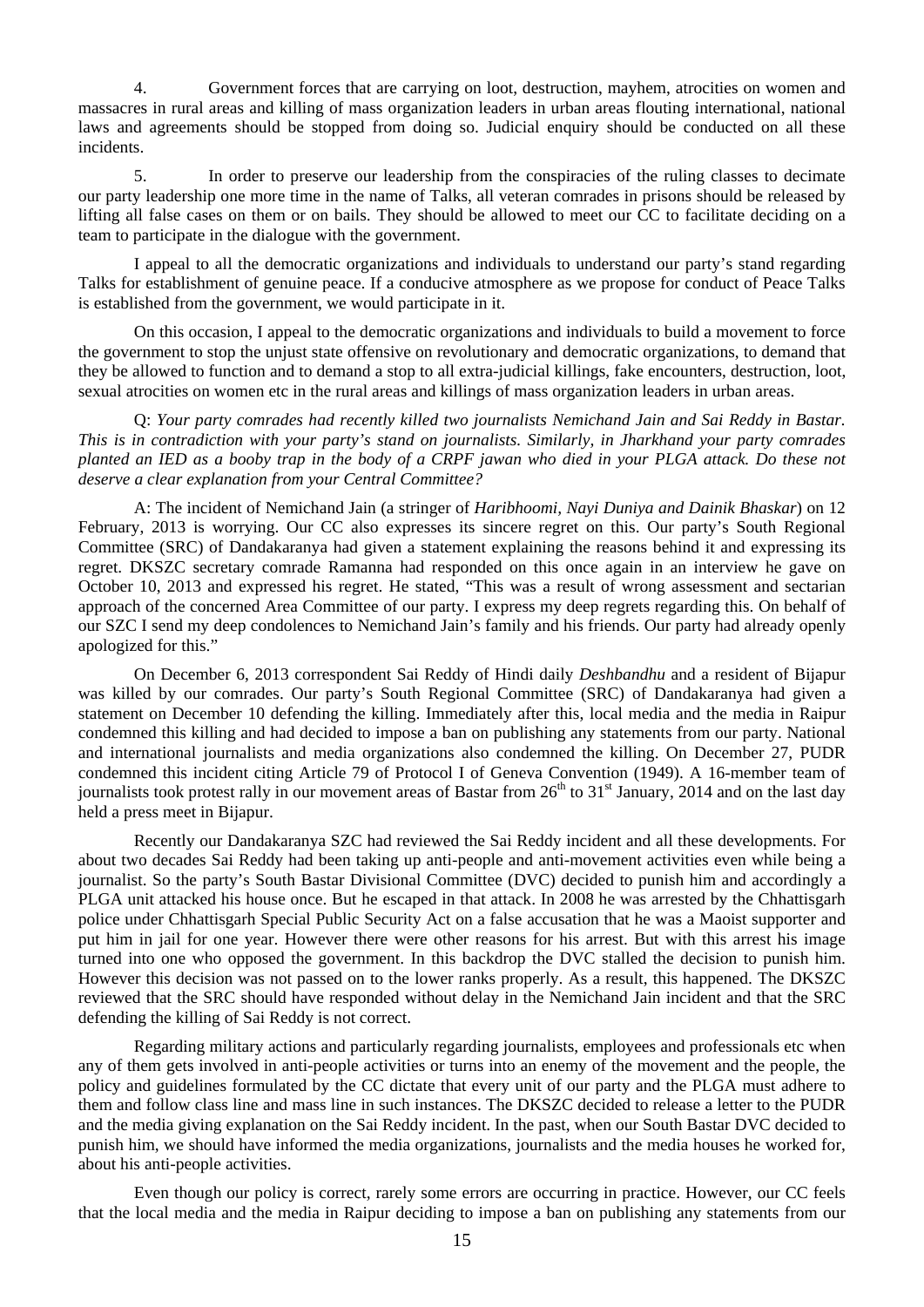party is not correct. We feel that democratic organizations should give attention to this undemocratic attitude of the media too.

The incident on January 8, 2013 in Latehar where an IED was placed in the body of a slain CRPF jawan is also worrying. After the launch of OGH the ruling classes have resorted to every kind of brutality against the people in the most heinous manner. When the state forces use their superior strength and inflict serious damages to the revolutionary movement, the people and the people's guerillas are forced to function under intense conditions. Every opportunity to resist the state forces should be utilized by them. In this course, due to lack of experience, due to lack of knowledge about the norms, rules and regulations regarding war/s that are prevalent in the world, our people and our fighters are taking up some actions which are not acceptable even to our supporters. Such instances are paining the well-wishers of the revolution and pro-people forces and they are asking that such incidents be avoided. On the other hand, such mistakes are not only being used by the state to intensify its psychological war but also by it's apologists to make mountains out of mole hills and to attack the Maoist movement as a whole.

Whatever maybe the arguments of the ruling classes, the ongoing war in our country is nothing but a civil war. The party which is leading it for building a new society and the people's army, how much ever maybe the pressure under which we are working in the midst of war, should choose the appropriate forms of struggle to fight against the enemy. When seen from such a point of view, though such mistakes are occurring rarely, it is very much necessary to avoid them. When weapons like IEDs are planted with the aim of inflicting damages to the enemy forces, any methods that have the possibility of causing damage to the people and those who are not directly participating in the war like employees in civil administration, medical personnel and civilians should be avoided.

In general, according to our party's policy, we should not behave in an abusive manner with the enemy forces who surrender to us or are arrested by us. The Latehar instance did not happen as part of treating the dead bodies of enemy soldiers in a disrespectful manner. However we should not let such incidents repeat. The enemy forces are behaving in the most inhuman, callous and disrespectful manner towards the dead bodies of our comrades and the people as their general norm. In all societies all over world dead bodies are treated with certain respect. So we instruct our cadres that they should treat the bodies of slain enemy soldiers keeping this in view. On behalf of our CC, I appeal to our party and our PLGA comrades that this incident should be taken as a lesson and our party policy should be implemented.

#### Q: *The spokesperson of your party's Dandakaranya Special Zonal Committee GVK Prasad (Gudsa Usendi) surrendered to the police recently. How would you explain this?*

A: DKSZC member GVK Prasad along with a DVC level cadre Santoshi Markam @ Jaini left DK and surrendered before the AP police on January 8, 2014. He is familiar as Gudsa Usendi, the spokesperson of the DKSZC not only to our party but also to all supporters of our movement and to several others who follow in the media about our party. The AP, DK cadre and people and the cadre and people of our various movement areas of the country know why such degenerated elements surrender. Their surrender was strictly condemned and severely hated by them. Even though it is a loss to our movement, this would not last long. The number of those who worked in our party central and state committees and later surrendered to the enemy is limited. However, there is no doubt that his surrender has done damage to the party as he was in the state level leadership position. After they surrendered to the enemy, our party's DKSZC Secretary Comrade Ramanna gave a statement condemning it and explaining the reasons for his surrender. This was covered extensively in the media. The politically degenerated Prasad responded to this statement with utter lies. All his arguments are completely wrong. The reasons he showed for their surrender are unpardonable not only in their case but in case of any leadership of that rank.

Since 2010 the countrywide counter-revolutionary offensive of the enemy and armed suppression campaign intensified on our movement. In this offensive, the party leadership and the movement suffered serious losses. Particularly, the DK movement which was advancing became the focal point of the enemy offensive and it was facing a tough situation. Under such circumstances, he was directly responsible for guiding the Manpur Division movement that was facing a more complex situation. Due to this, his old weakness of political vacillation arose again. He over-estimated the enemy's supremacy, felt fear and lost his selfconfidence. In fact, though he surrendered before the enemy in January, his political degeneration took a shape since the end of 2012. The recognition he got as the spokesperson of DKSZC was due to the significance of DK movement but he thought it was due to his own talent and became arrogant and egoistic. Due to this, he was scathing while criticizing others and was liberal towards his own mistakes and weaknesses.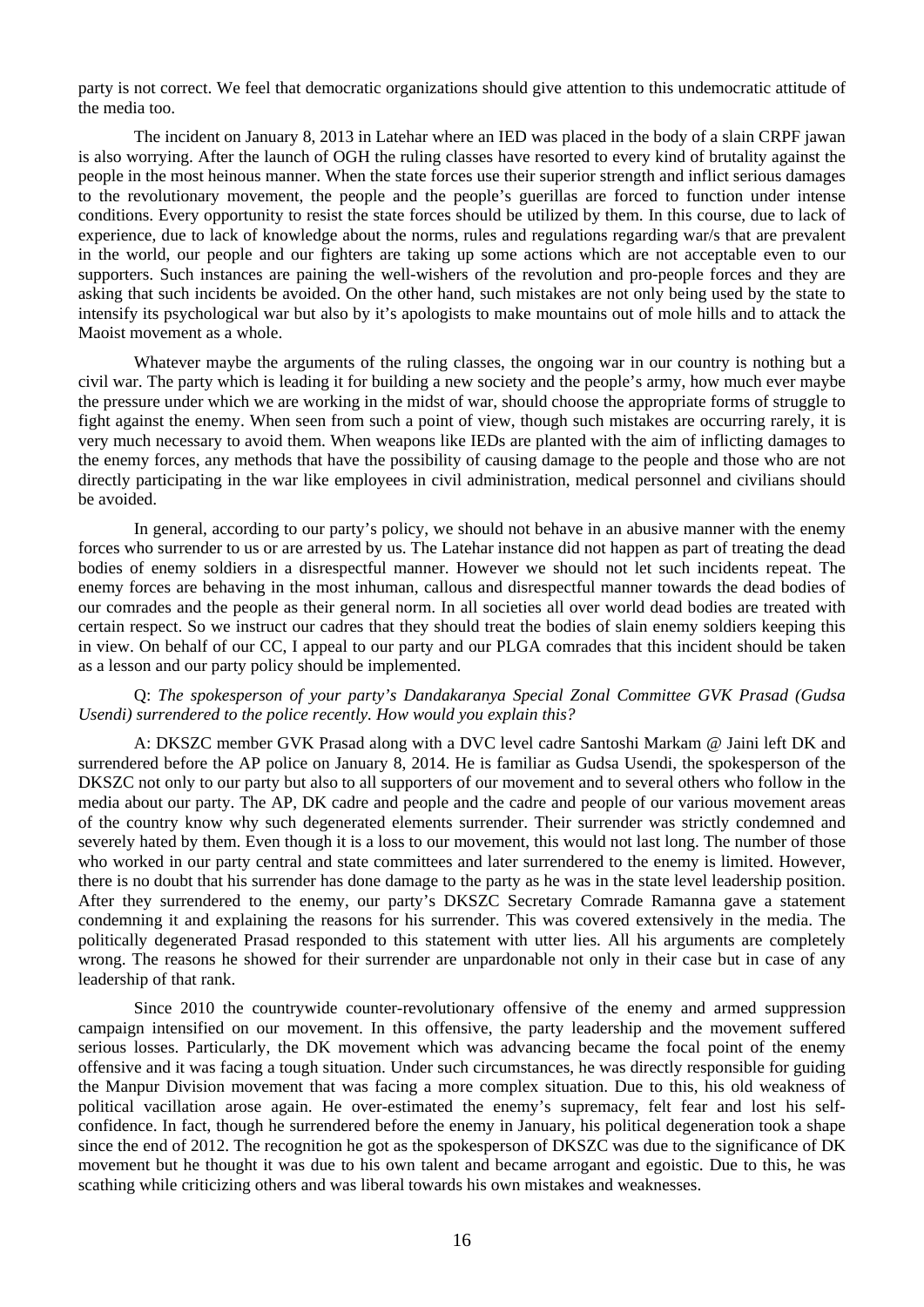He failed to look at phemomena in a dialectical manner. So he looked only at the intensity of the enemy offensive and the temporary upper hand of the enemy and ignored the laws of social development and the revolutionary role of the oppressed people in this. He refused to look at the present favorable revolutionary situation in our country and the world and the strong points of the revolutionary movement, lost self-confidence and ultimately lost confidence on the movement itself. He degenerated ideologically and politically, was not ready for sacrifice, left the party and bent his knees before the enemy. This is treachery towards the revolution.

 Our party examines every aspect in the society, in the party and inside every member in the party and likewise it also examines those individuals who had worked in the party and degenerated – all from a Marxist point of view. In every comrade working in the party, including the leaders, there is always present some positive and negative aspects - revolutionary ones, strengths and good qualities and non-revolutionary ones, along with weaknesses, shortcomings and limitations. Nobody is exception to these. The positive aspects serve the revolution and the negative ones harm it. However, these maybe present relatively in varying degrees in different comrades. As long as the good-strong aspects are principal inside an individual he/she continue to work in the party. If in an individual negative aspects become principal he/she does not last for long in the party. In every person, a continuous internal struggle goes on between the positive and negative aspects. Every person should fight consciously to get rid of the negative aspects and thus strengthen the positive aspects. Only then they would be able to serve the revolution and the people further. This struggle should be carried on inside every individual, in every party unit and in the entire party continuously. Failure, neglect, delay and lack of vigilance in this internal struggle would weaken the party, the party units and the individuals in the party. According to the level and degree of this weakness the party and the movement would be negatively affected in proportion.

To be precise, every party member, particularly every member of all leading committees inside the party should fight against their non-proletarian ideological and political trends, weaknesses, mistakes and shortcomings. When they are not able to overcome these when they are present at a lesser degree, there is every possibility for these to aggravate. If anyone fails to rectify serious shortcomings, there is always a danger of political degeneration. Then they will either run away or be thrown away. Our party opines that this is an integral part of the ongoing class struggle inside the society.

Though Prasad worked in the movement as a professional revolutionary since 1985, he had two main weaknesses in his long revolutionary life. First, he vacillated politically during some critical junctures when the enemy repression intensified on the movement and it faced new dangers and challenges; second, he had pettybourgeois anarchic notions regarding man-woman relations. The party helped him in overcoming these two weaknesses inside him and he too accepted and had tried to overcome them. In that course he could serve the revolution too. However, he failed in correcting the past weaknesses continuing in him. In the new conditions too he failed in continuing more severe internal struggle on himself to overcome his weaknesses and ultimately degenerated and surrendered before the enemy.

Q: *Recently the central government filed an affidavit in the Supreme Court that Maoist ideologues are more dangerous than Maoist guerillas and that those intellectuals who support them and build support for them are more dangerous. How do you respond to this?* 

A: This was done with the sole aim of suppressing every just dissent and movement against the ruling class policies. This is to suppress the aspirations and demands of vast masses, to damage all opportunities to express them, to prevent the spread of revolutionary and democratic ideas by curtailing fundamental rights such as freedom of expression, freedom of association, freedom of movement and freedom to agitate. This is done to isolate the people's struggles in rural areas to crush them. This is to prevent the protest that is increasing against their evil rule in society from taking a consolidated form. This is to prevent the spread of revolutionary and democratic ideas in the name of suppressing Maoist ideology. On the other hand they want to spread imperialist and feudal ideas such as autocracy, selfishness, deception, consumerism, sexism/patriarchy, Brahminical casteism, religious jingoism and treachery. All these serve retrogressive class interests. This is an excuse for implementing the existing draconian laws and to formulate new ones. This is part of the psy-war carried on by the ruling classes on the revolutionary and democratic movements. This is also to dent the solidarity and support movement of the revolutionary, anti-imperialist and democratic organizations and individuals all over the world for the PPW led by our party. The ruling classes are terrified by the great support we are getting from the parties, organizations and the oppressed people and intellectuals of our country and other countries. So the ruling classes have done this to prevent the revolutionary movement from getting such support from the world people. This was done to isolate the Maoist movement from other democratic and progressive movements and elements in our country and world over.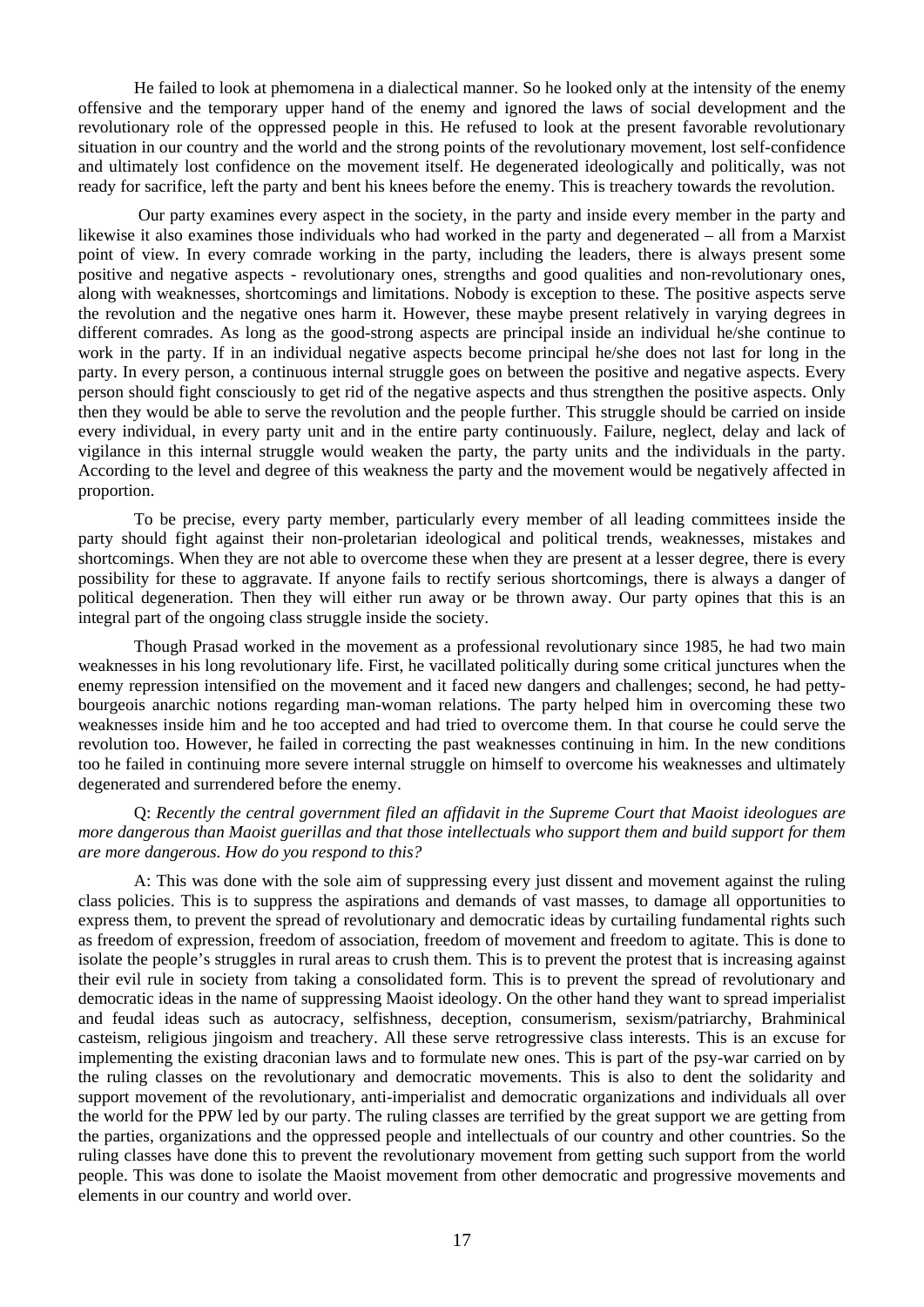Our party condemns this strongly and appeals to one and all to condemn this fascist attitude of the government. We appeal to all democratic organizations, intellectuals, journalists, media persons, lawyers and judges to condemn this in no uncertain terms and unite to fight this back. This is a question of fundamental rights and not just something concerned with Maoist guerillas or their ideologues. Our party opines that this is a question of whether we should agitate for a genuine democracy in our country or accept autocracy.

Q: *The UPA-2 government led by Manmohan Singh as soon as it came to power launched the Operation Green Hunt by labeling your movement as the gravest threat to internal security of our country. It has been five years since. What do you think is the reason for this offensive? How do you plan to fight this back?*

A: Firstly, Manmohan labeling us as 'the gravest threat' is rubbish. In fact, neither we nor our PLGA have descended from the skies. This is a people's war waged by millions of people of our country and their army- the PLGA, under the leadership of the CPI(Maoist) against the ruling classes and their state to build a new democratic society. We reiterate that ours is a national democratic revolution. The unjust war imposed on us, on our people is the war which is being waged for the interests of a few. We are not at all a threat to our people. In fact, the ruling classes are the 'gravest threat' to the people of our country. That is why, all the democratic, civil rights organizations in our country and the world are describing OGH as a 'War on People' and demanding its immediate withdrawal.

Though there are several reasons for the Indian ruling classes to impose this war on us, we feel there are two main reasons for this. The national democratic revolutionary program proposed by us to the people is gaining countrywide recognition as the alternative to their pro-imperialist, pro-CBB, pro-big landlord policies. That is why, our party, our PLGA and our Revolutionary People's Committees (RPCs) are gaining recognition among revolutionary and democratic forces and the oppressed masses. The vast masses who are fed up with the anti-people, regressive policies of the governments are severely opposing them. Their anger and discontent are developing to the extent of submerging the ruling classes. In such circumstances, they are afraid that our revolutionary movement is developing and that it would shake their very foundations. That is why, the ruling classes have shamelessly violated all domestic and international laws and intensified fascist repression. The second reason is - the Indian ruling classes collaborated with the imperialists and are selling out our country to them. Joining hands with them, they are looting the natural riches and labor power of our people. After the economy of our country has been completely transformed to the needs of the world market in the name of socalled development, the economy of our country is retrogressing. Along with the needs of the imperialist capital, its crisis is also increasing. As the pressure of the MNCs is increasing on the comprador rulers to implement the MoUs they signed to loot our natural resources and markets of our country, the repressive offensives are also intensifying.

When the Indian ruling classes launched OGH, they carried on the offensive saying that they would wipe out our movement within five to seven years. It is true that they could inflict serious losses on our movement. But they had to face the bitter resistance of our people and our PLGA in this period. It has been exposed as never before that the government is deploying on its own people even the Army that should be on the borders, that it is carrying on an unjust war and that this is a war being carried on for the interests of the comprador and imperialist bandits. In a people's war, it is very crucial that it becomes clear as to which side represents which classes and whose interests. How many ever maybe our difficulties in this war, as far as this war is concerned, we give utmost importance to this aspect becoming clear, i.e., the class interests represented by our people's war and those represented by the counter-revolutionary war. The fact that they could not wipe out the movement in the past five years in itself is a proof that the nature of this war does not allow them to conclude it as they wish.

Since the days of the Telangana armed peasant rebellion where PPW began to take a shape, we learnt many lessons and later developed our strategy and tactics. Depending on it we made our PPW wider and deeper. Along with losses and setbacks we have also witnessed the movement learning several lessons and developing. Brute force, unjust war and fascist rule can never win forever. Our party is not only learning from our own mistakes, failures and defeats but also from the revolutionary experiences of the oppressed masses of the world, particularly of the successful and failed revolutions of the world and is trying to make the NDR in our country successful. By utilizing favorable conditions for the revolution to mobilize the vast masses into the revolutionary war and by carrying on active resistance against the enemy forces by creatively applying our general political line and the strategy and tactics of PPW, we can march forward successfully. That is why, we, meaning the party, PLGA and the vast oppressed masses would face the enemy in spite of having to face immense difficulties and having to make huge sacrifices, would fight resolutely and emerge victorious in this war. However long drawn it may be, how many ever may be the twists and turns it goes through and how many